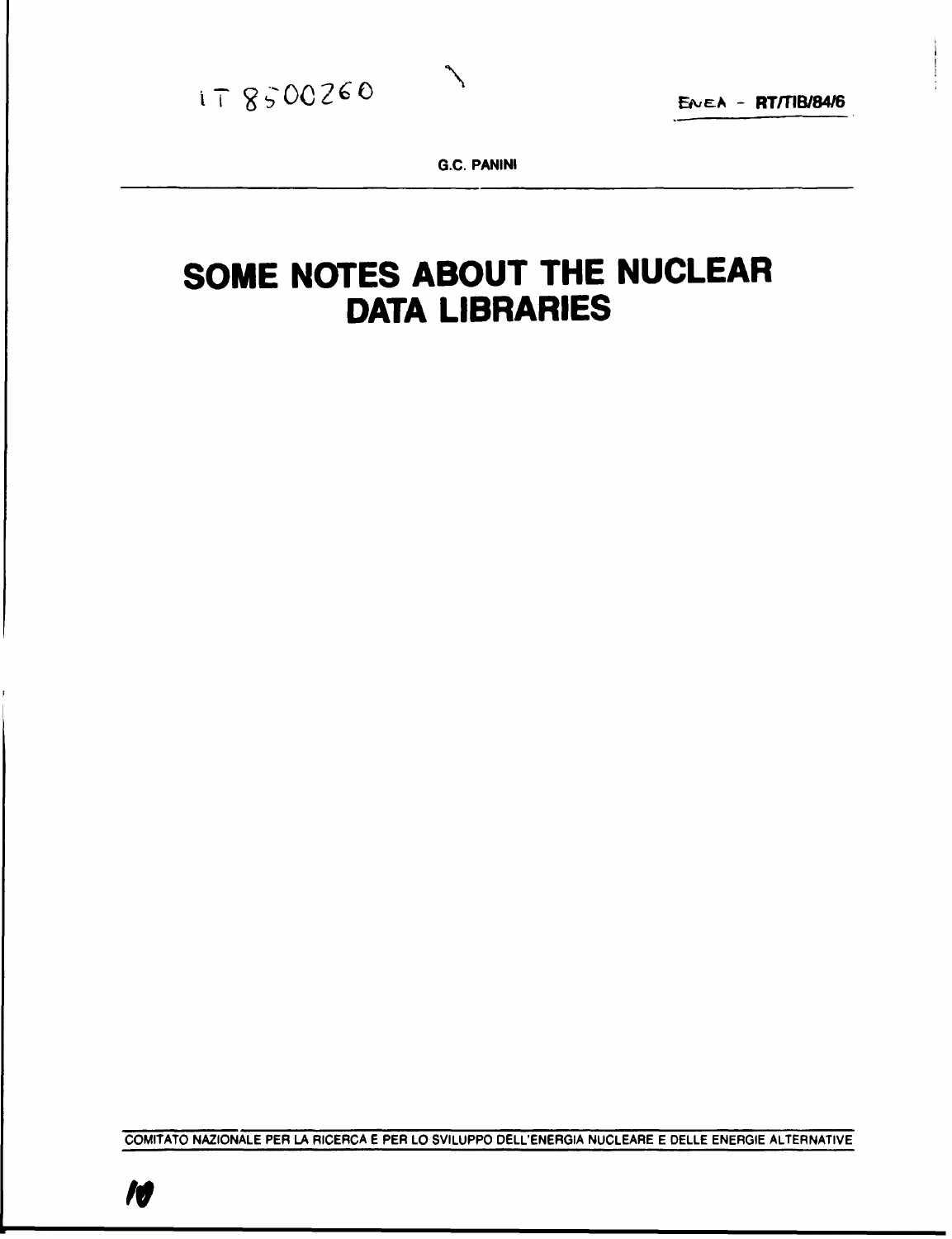

 $\overline{a}$ 

**COtffTATO NAZIONALE PER LA RICERCA E PER LO SVILUPPO DELL'ENERGIA NUCLEARE E DELLE ENERGIE ALTERNATIVE** 

**G.C. PANINI** 

## **SOME NOTES ABOUT THE NUCLEAR DATA LIBRARIES**

**RT/TIB/84/6**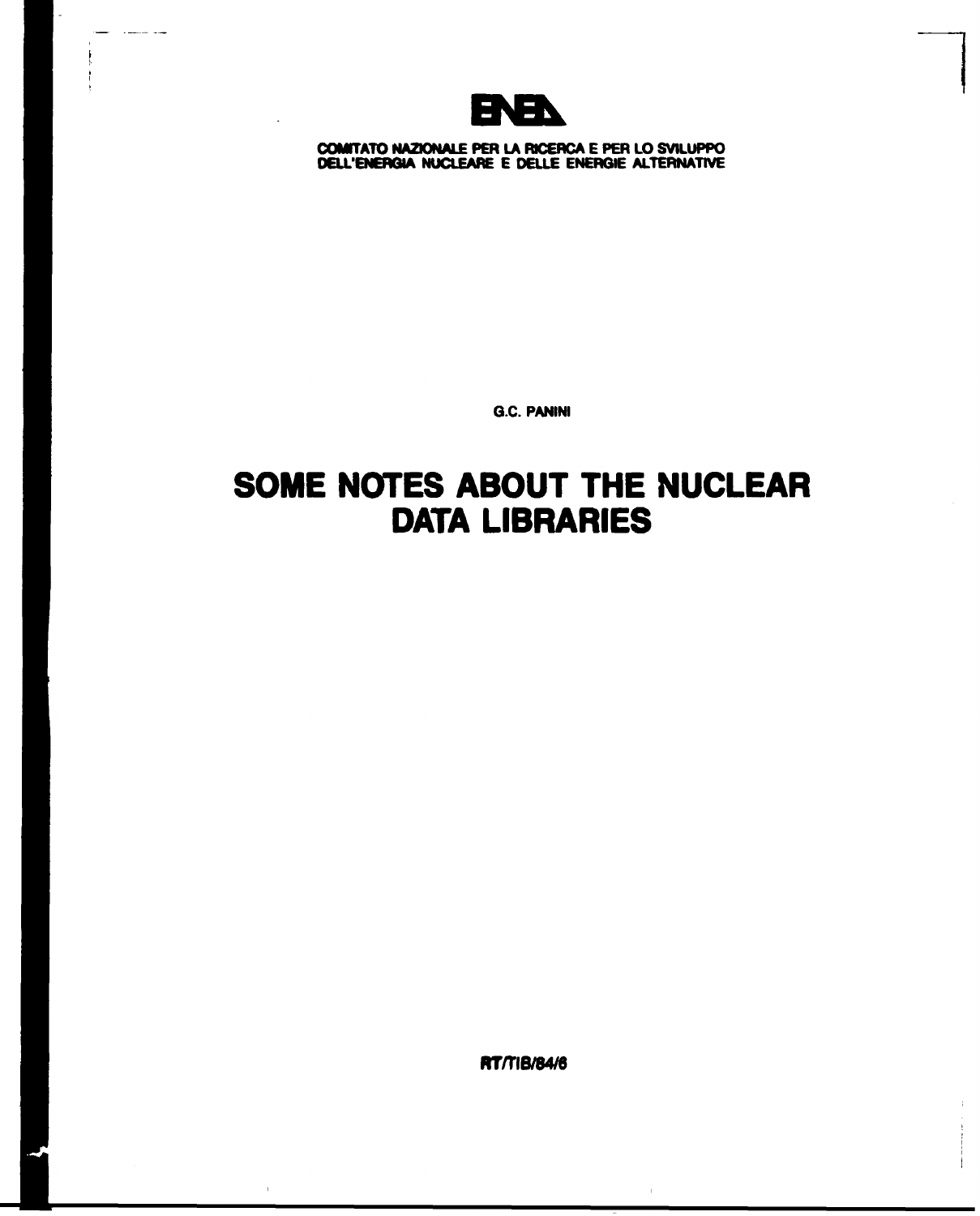*Testo Pervenuto* **in** *mono 1984* 

v.

 $\ddot{\phantom{a}}$ 

 $\sim$ 

Ť

 $\mathbb{L}$ 

 $\overline{a}$ 

بلويت المنابين

÷.

**I conten**uti tornico-scientifici dei rapporti tornici dell'Enea<br>rispecchiano l'opinione degli autori e non nec**essariamente quella dell'ente** 

 $\bar{\rm T}$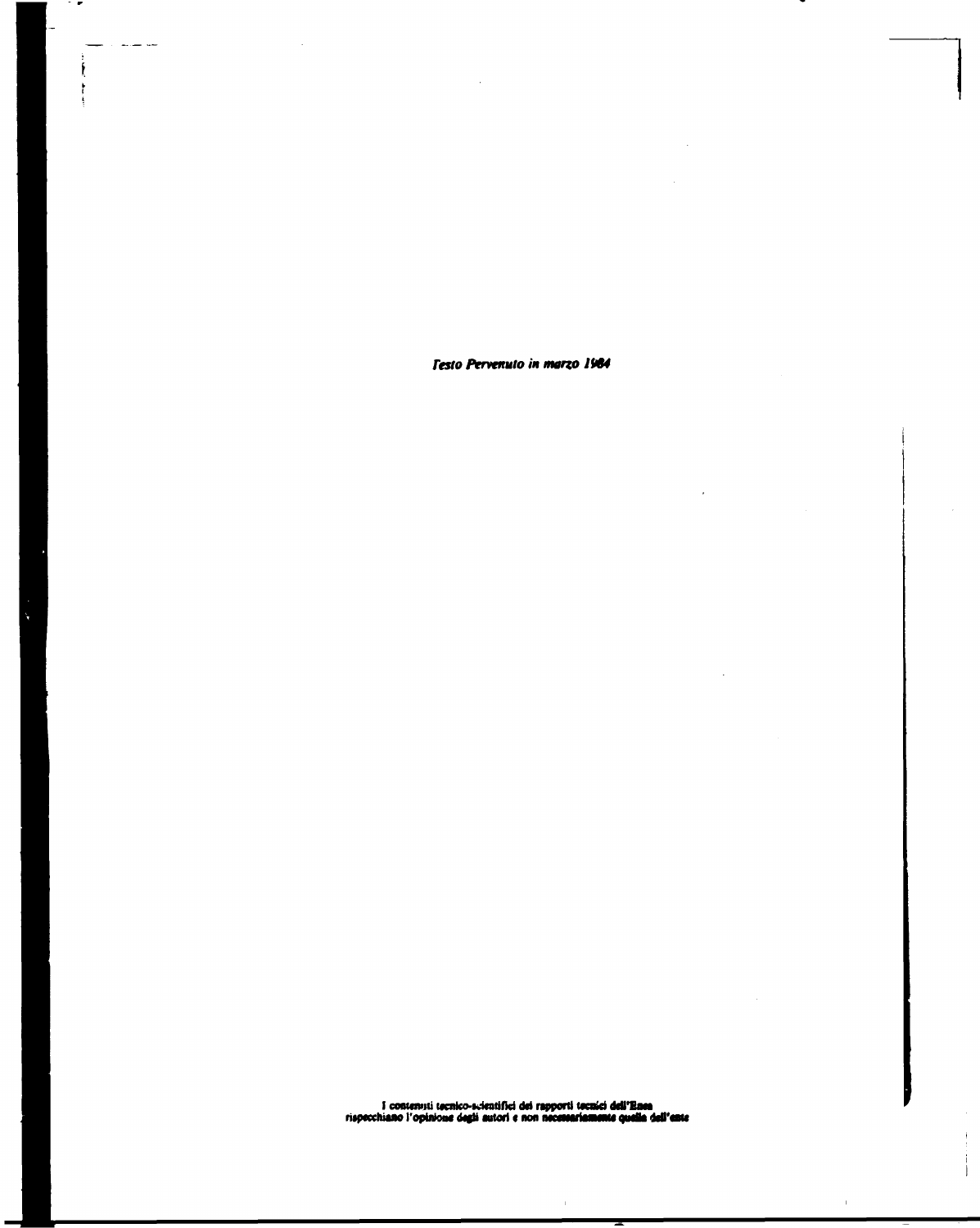#### FOREWORD

This paper is the body of a series of lectures presented at the **IAEA** Winter College on Nuclear Physics and Reactors held in Trieste from 25 January to 19 March 1982.

The author thinks it useful to re-present the lessons in report form in order to give the information greater diffusion.

The paper is mainly devoted to people who are at their first approach to the fascinating world of Nuclear Data such as young scientists or students. It does not intend to picture the status of the art on the matter, but rather to give a primer to the beginners in order to allow an approach in the proper sense.

Many thanks are due to Professor Mario Motta who, in my absence, carefully presented these lessons at the IAEA Winter College.

G.C.P.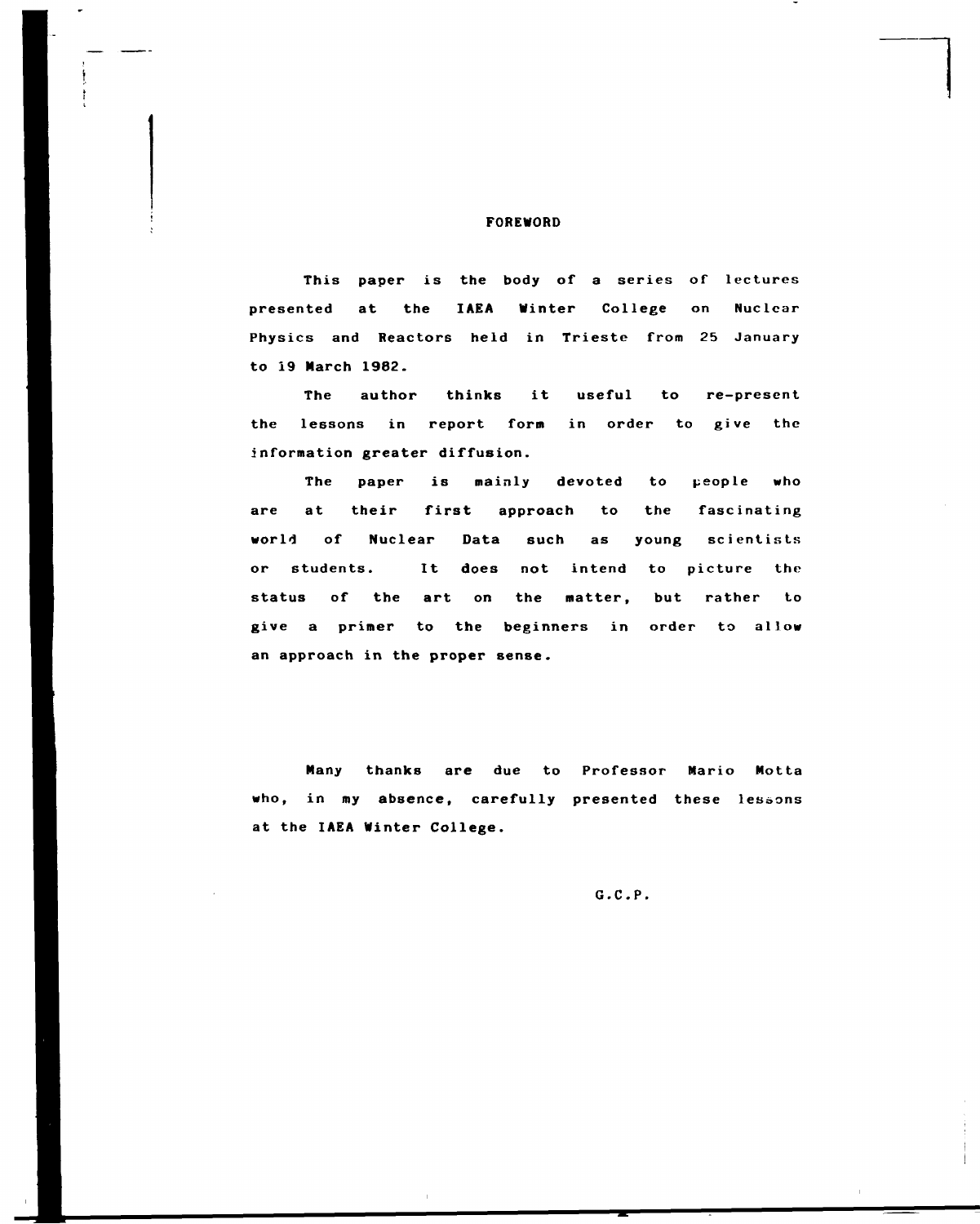#### **DEFINITIONS**

**A library is a collection of data evaluations stored in a computer readable format that can be used as input into cross section processing programmes. Library data are subdivided into materials.** 

A **material is defined either as an isotope or a collection of isotopes. It may be a single nuclide, a natural element containing several isotopes, a molecule containing several elements or a (standard) mixture of elements. Each evaluated set of data for a material is assigned an identification number which is unique in that library. Each material is subdivided into sections which contain the same type of data.** 

A type of data defines the data for a certain **category of information. Integral and differential data are of different categories. Resonance parameters (if any) constitute a category. Each type is assigned an identification number: not all materials have all types of data, but most have. Each type of data is subdivided into subsections which are called reactions.** 

**A reaction generally refers to a specific neutron-nucleus interaction mechanism, but occasionally it indicates that a particular type of information is given. Total cross section is a reaction, but also the mean number of neutrons per fission is referred to as a reaction. The general information**  section (if any) is a reaction, too. **Each reaction is assigned an identification number; a reaction may belong to different types of data: this is**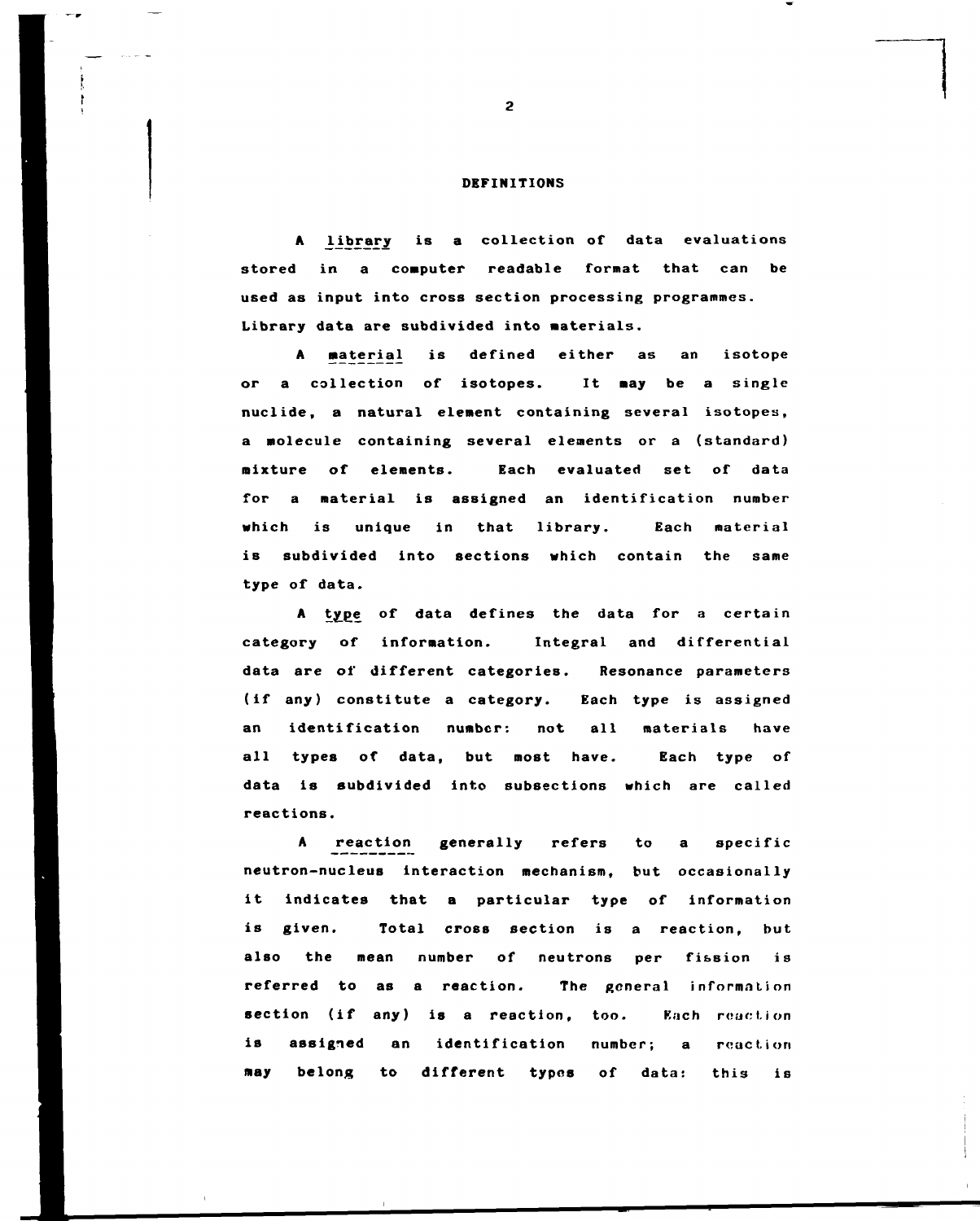**the case of the inelastic process which appears as integral cross sections, secondary neutron angular distributions and secondary neutron energy distributions.** 

**Within each reaction, data can be given in a variety of forns depending on the data type and the reaction itself. Integral neutron cross sections are often given in tabular form, i.e. with pairs of cross section vs. energy. Angular differential cross sections can be given both in tabular and parametric (Legendre polynomial) form. Resonance parameters can represent the cross section curves using different approaches.** 

**It is generally agreed that all numerical quantities are given in increasing order of magnitude. Within some subsets a library is given:** 

- **a) in increasing order of the material identifier;**
- **b) in increasing order of the data type identifier;**
- **c) in increasing order of tue reaction type identifier;**
- **d) in increasing order of energy.**

**Nuclear Data Libraries are generally contained in magnetic tape support, the size of each library being so large that the use of other supports would be very expensive. Two basic formats exist for the libraries:** 

> **a) card image (decimal) data representation which is suitable for immediate understanding of the contents and easy communication between different computers;**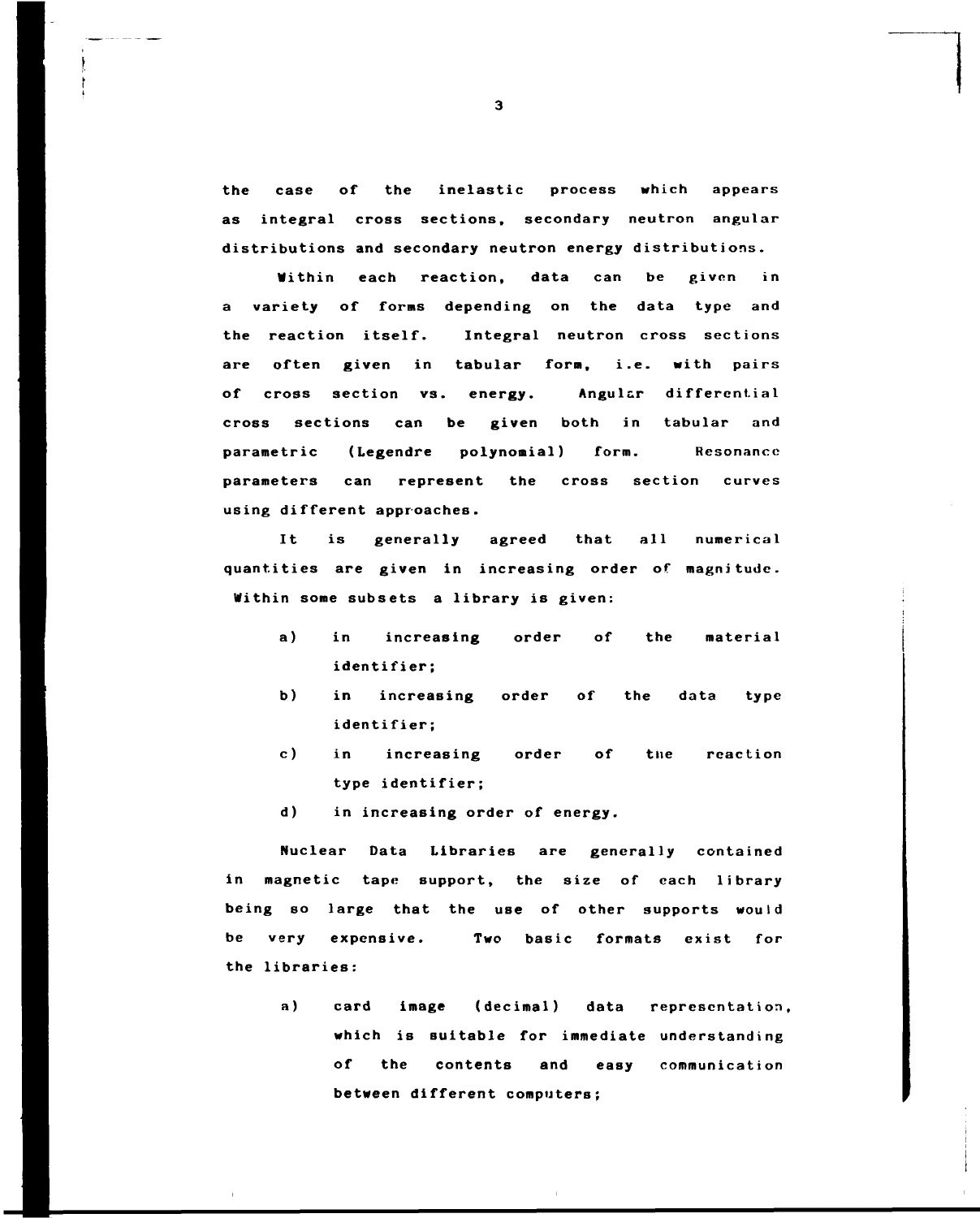**b) binary (machine dependent) representation,**  which speed up the run time of processing **codes.** 

**Host existing Libraries have the same Reaction** Identification **Number sequence**, but not identical **Data Type Identification nuabers: the tabic listed in the following (which is particular of ENDF/B) is here presented as an exaaple.** 

**A coaaon peculiarity of the Nuclear Data Libraries is that all use six field records in the card iaage format. This is due to sone FORTRAN features: all Libraries have in fact been designed keeping FORTRAN processing and Maintenance codes in nind.**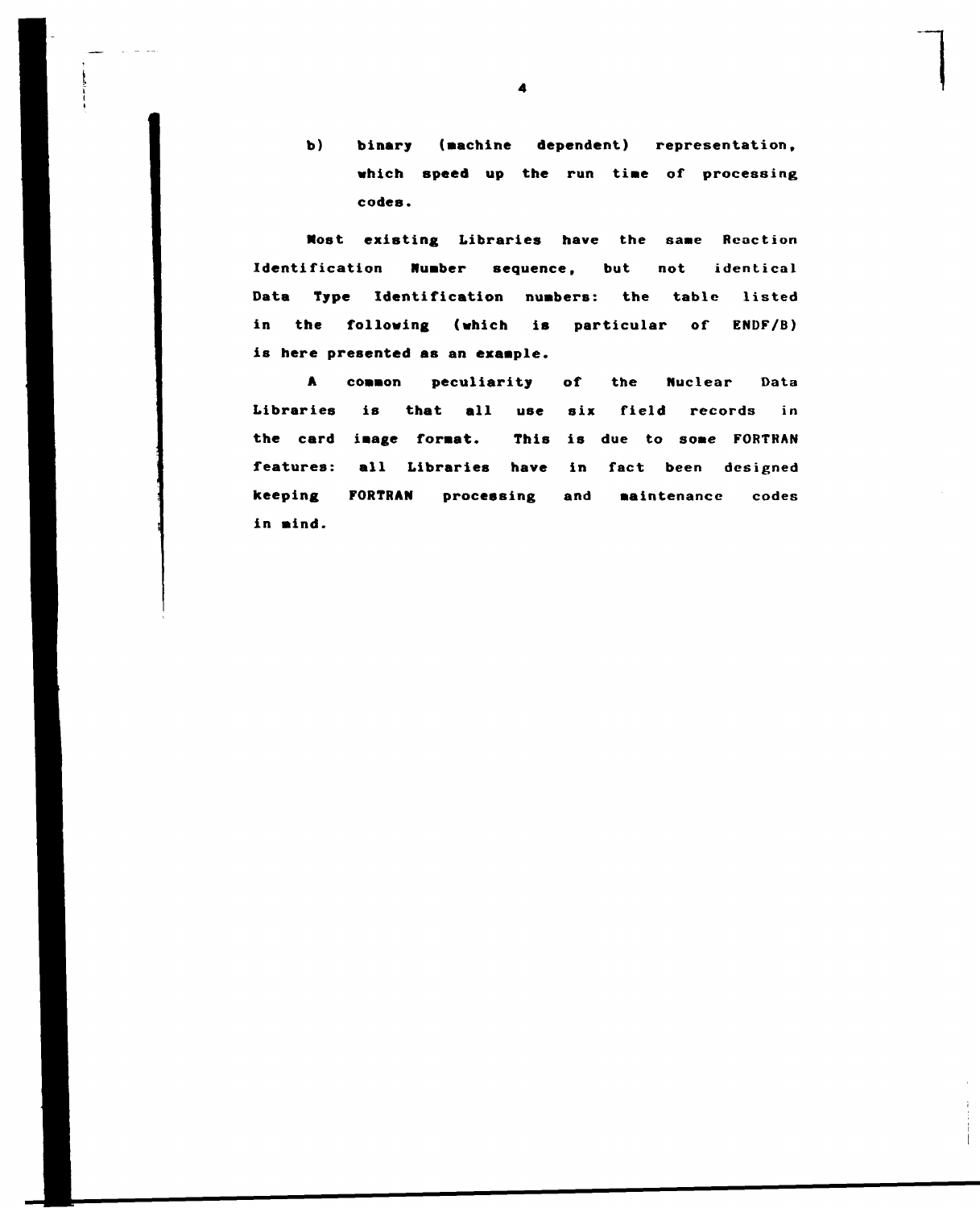#### **DATA TYPE IDENTIFICATION NUMBERS**

- **1. General Information**
- **2. Resonance Parameters**
- **3. Neutron Cross Sections**
- **4. Angular Distributions of Secondary Neutrons**
- **5. Energy Distributions of Secondary Neutrons**
- **6. Energy-angular Distributions of Secondary Neutrons**
- **7. Thermal Neutron Scattering Law Data**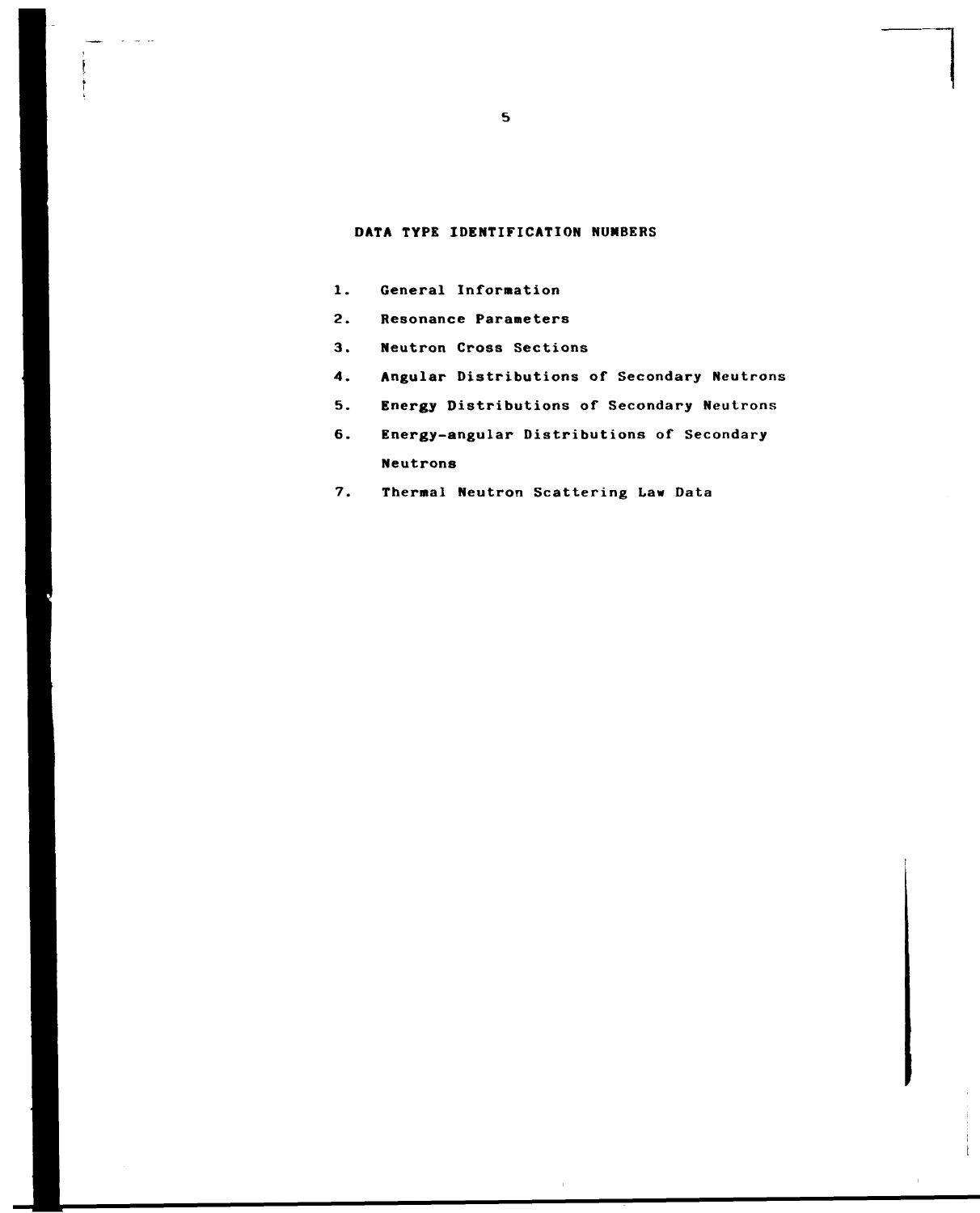## **REACTION CLASS DESCRIPTION**

**Range** 

| 1-100 | Reaction types in which secondary particles |  |  |  |  |
|-------|---------------------------------------------|--|--|--|--|
|       | of the same type as the incident particles  |  |  |  |  |
|       | are emitted.                                |  |  |  |  |

- **100-150 Reaction types in which no secondary particles of the same type as the incident particles are emitted.**
- **201-450 Quantities derived from the basic data.**
- **451-699 Miscellaneous quantities.**
- **700-799 Excitation cross-sections for reactions that emit charged particles.**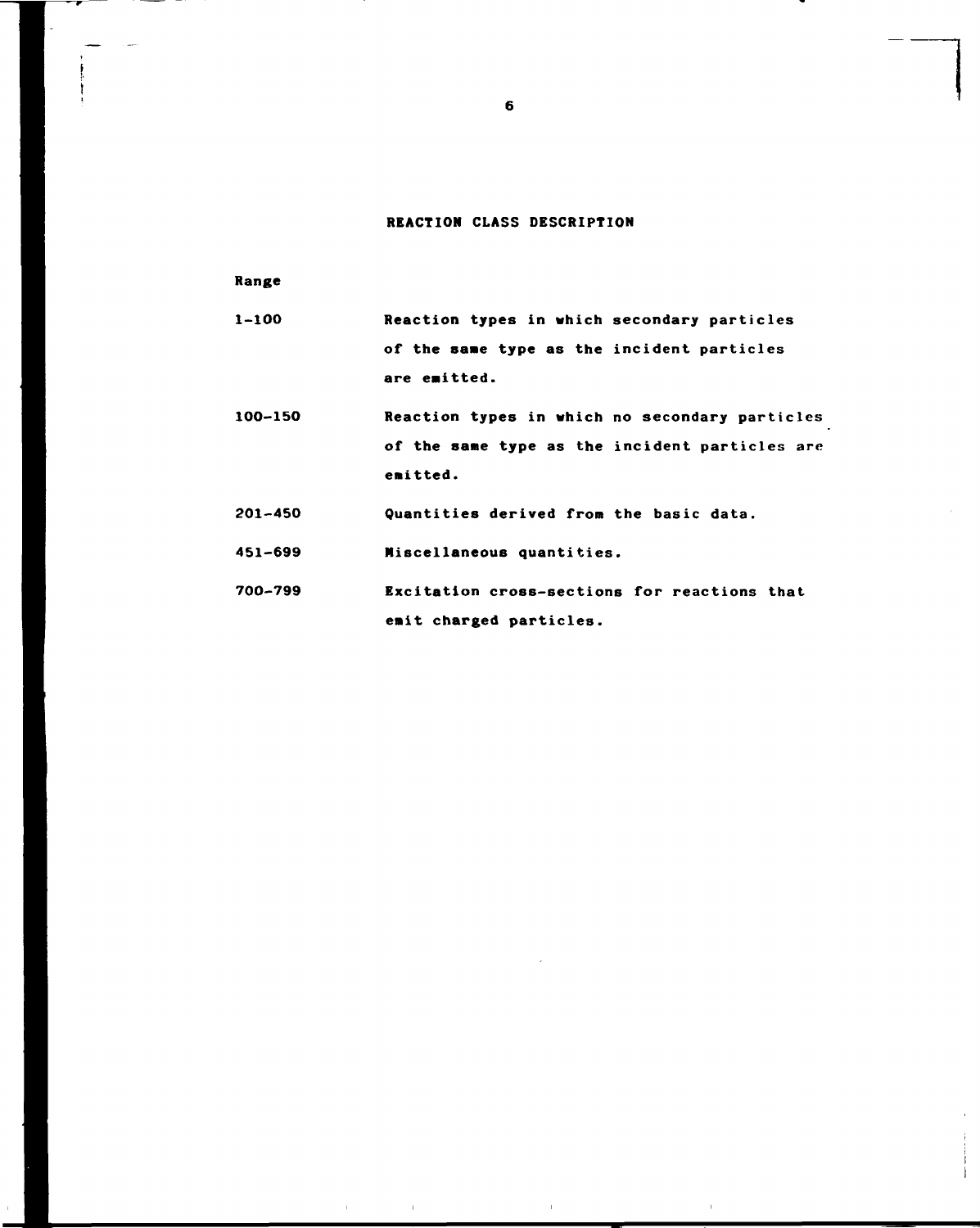## **REACTION IDENTIFICATION NUMBERS**

| 1.   | Total cross section (sum of all partial cross sections)                 |
|------|-------------------------------------------------------------------------|
| 2.   | Elastic scattering cross section                                        |
| 3.   | Non-elastic cross section $(1 - 2)$                                     |
| 4.   | Total inelastic cross section (sum of 51 to 91)                         |
| 16.  | (n,2n) cross section                                                    |
| 17.  | (n,3n) cross section                                                    |
| 18.  | Total fission cross section (sum of 19, 20, 21)                         |
| 19.  | (n,f) cross section (first chance fission)                              |
| 20.  | (n,n'f) cross section (second chance fission)                           |
| 21.  | (n, 2nf) cross section (third chance fission)                           |
| 22.  | (n,n'p) cross section                                                   |
| 23.  | $(n, n'3)$ cross section                                                |
| 28.  | $(n, n'_{\alpha})$ cross section                                        |
| 51.  | $(n,n')$ to the first excited level                                     |
|      | 52. (n,n') to the second excited level                                  |
|      |                                                                         |
| 90.  | (n,n') to the 40th excited level                                        |
| 91.  | $(n, n')$ to the continuum                                              |
| 101. | Neutron disappearance                                                   |
|      | 102. $(n,\gamma)$ cross section (radiative capture)                     |
|      | 103. (n,p) cross section                                                |
|      | 104. (n,d) cross section                                                |
| 105. | $(n, t)$ cross section                                                  |
|      | 106. (n, He-3) cross section                                            |
|      | 107. $(n, \alpha)$ cross section                                        |
|      | 151. Resonance parameters                                               |
|      | 251. $\mu_{I}$ , the average cosine of the scattering angle (laboratory |
|      | system) for elastic scattering                                          |
|      | 252. $\xi$ , the average logarithmic energy decrement for elastic       |
|      | scattering                                                              |
|      | 253. Y, the average of the square of the logarithmic energy             |
|      | decrement for elastic scattering, divided by twice the                  |

 $\bar{\rm{L}}$ 

 $\bar{z}$ 

---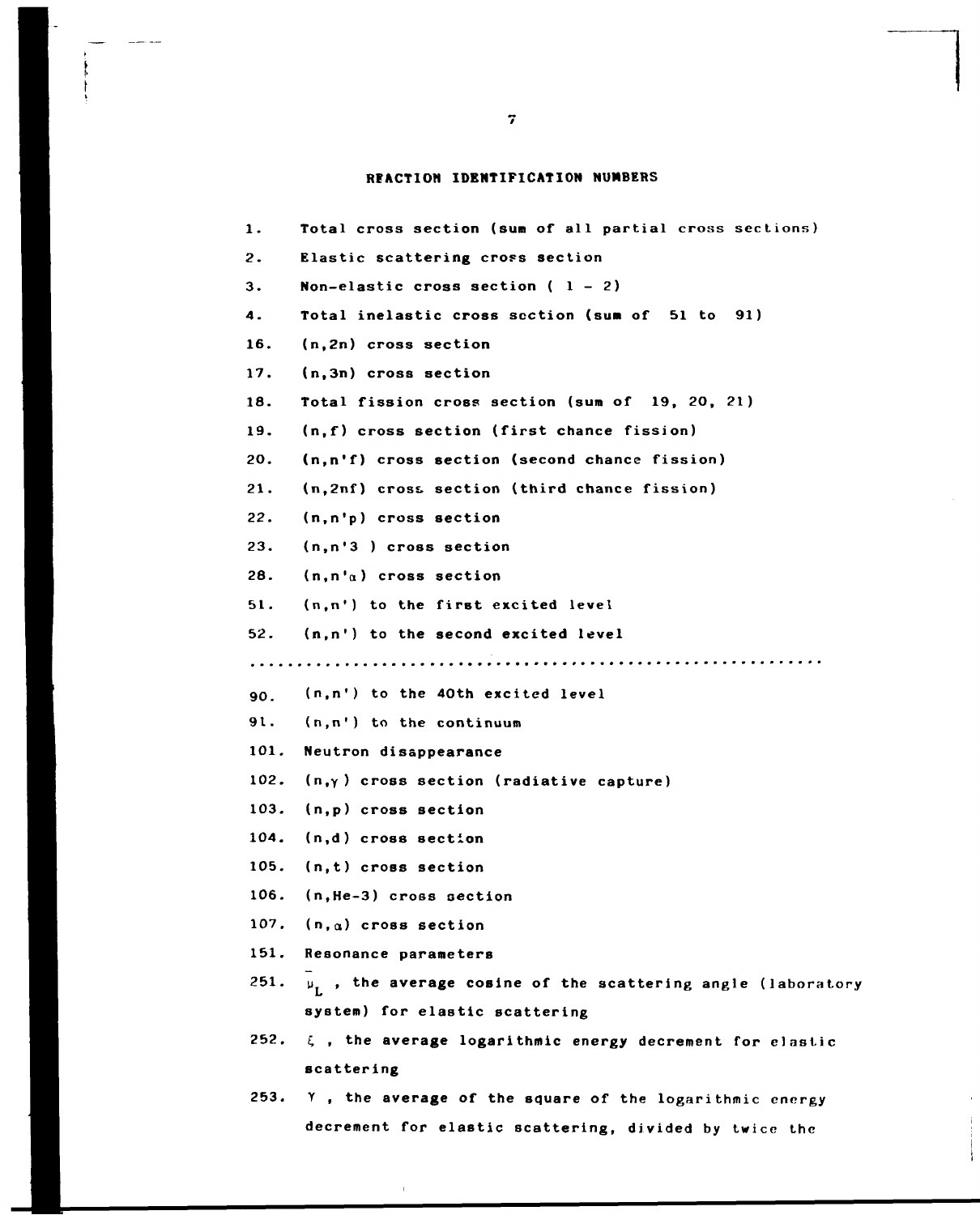**average logarithmic energy decrement for elastic scattering** 

- **451. Alphanumerical information (Data type 1 only)**
- **452.**  $\overline{v}$ , the average number released per fission event
- **457. Radioactive decay data**

**459. Fission product yield data.**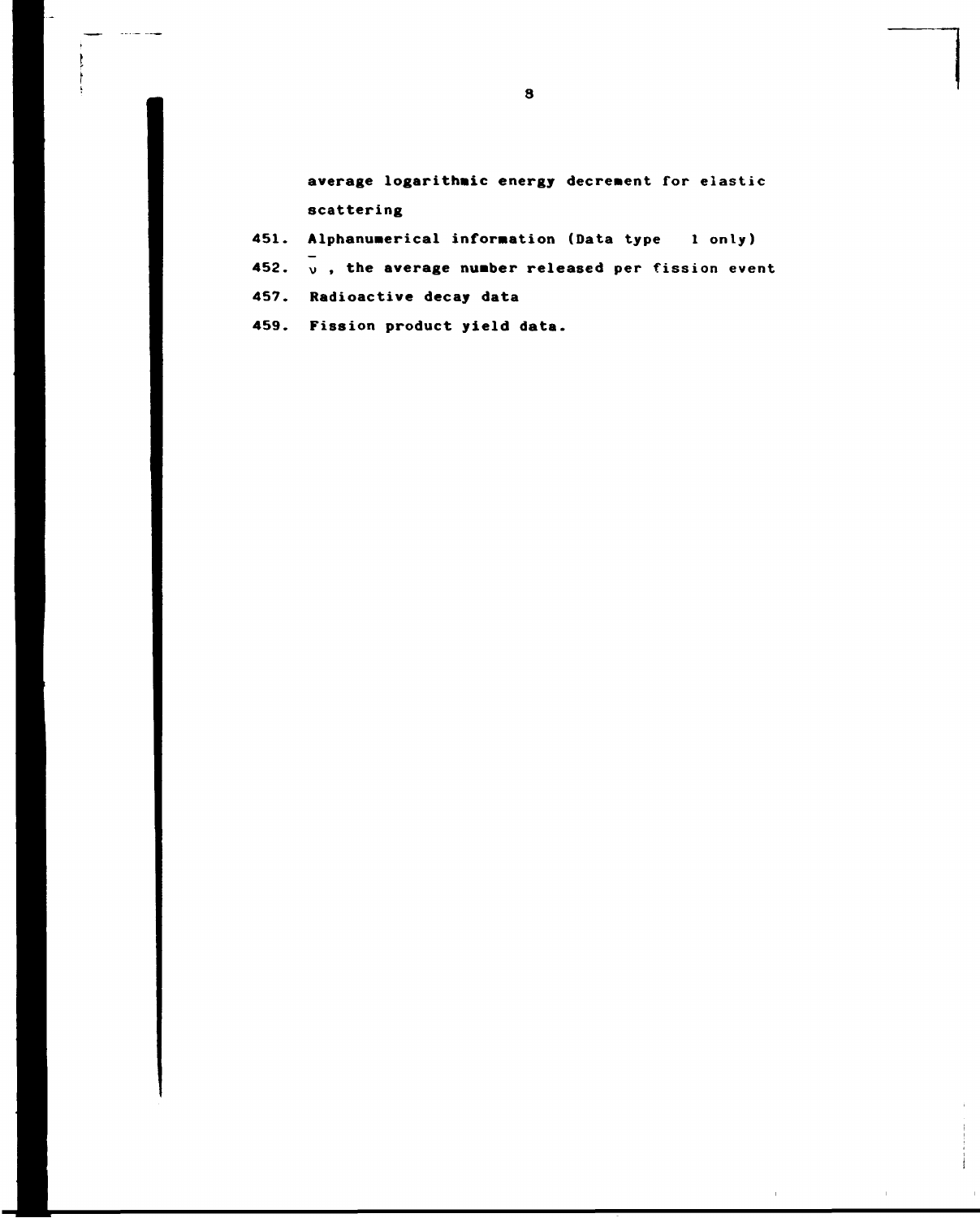#### **THE EVALUATED NUCLEAR DATA FILE (ENDF)**

**Countryof origin: USA** 

Special\_features:

- **1) General**
- **a) Data are specified over the entire range -5 10 eV to 20 MeV.**
- **b) Ail energies are in eV, all cross sections in barns. Tabulated cross sections are given in the laboratory system.**
- **c) The beginning of each material consists of a section of comments on the evaluation methods and references used as well as a few characteristic quantities. (Resonance integrals, 22C0 m/sec cross sections, etc.).**
- **d) An index of contents i3 given for each material (but not for an entire tape).**
- **e) Five types of data can be given for each material. These are:** 
	- **I General (Comments, radioactive decay schemes, fission product yields, number of neutrons produced in fission,etc.)**
	- **II Neutron data (cross sections, resonance parameters, secondary angle and energy distributions, thermal scattering law data, etc.)**
	- **III Photon production data**
	- **IV Photon interaction data**

**V Data Covariance Matrices** 

f) Either parametric representation of the data **(resonance parameters, polynomial coefficient.:;) or pointwise tabulations can be used; no redundancy in representation is, however.**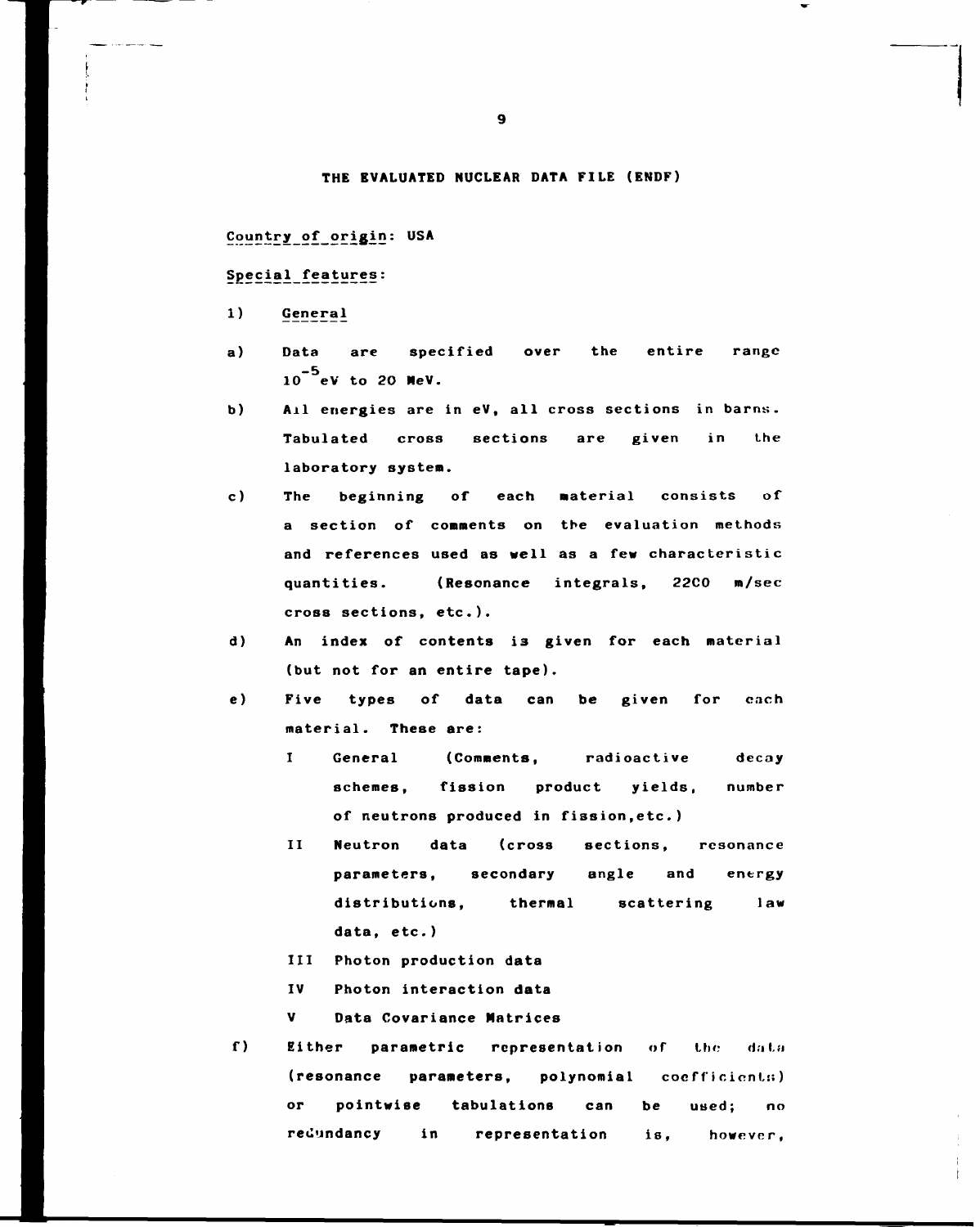**allowed.** 

- **g) When a resonance parameter representation**  is used, up to two adjacent resonance regions **can be defined (for resolved and unresolved resonance treatment). In the resolved region either single or multilevel formalisms are allowed (Breit-Wigner, Reich-More or Adler-Adler). Cross sections in the resonance range are obtained by calculating the resonance contribution and adding a pointwise "background" cross section.**
- **h) Pointwise data tabulations are supplied with appropriate interpolation criteria. Each cross section can be given on a different energy grid. However, reactions which are the sum of partial cross sections must include all energy points given for their component reactions.**
- **i) Angular distributions may be specified in tabular or polynomial form, the latter being the more usual.**
- **j) For secondary energy distributions too, parametric representation is preferred to the tabular one.**
- $2)$ Card Image Format
- **a) The BCD card image format consists of six 11-column data fields per record followed by four identification and book-keeping fields;. These are: Material identifier in columns 67-70, data type identifier in 71-72, reaction type number in 73-75 and material sequence number in 76-80.**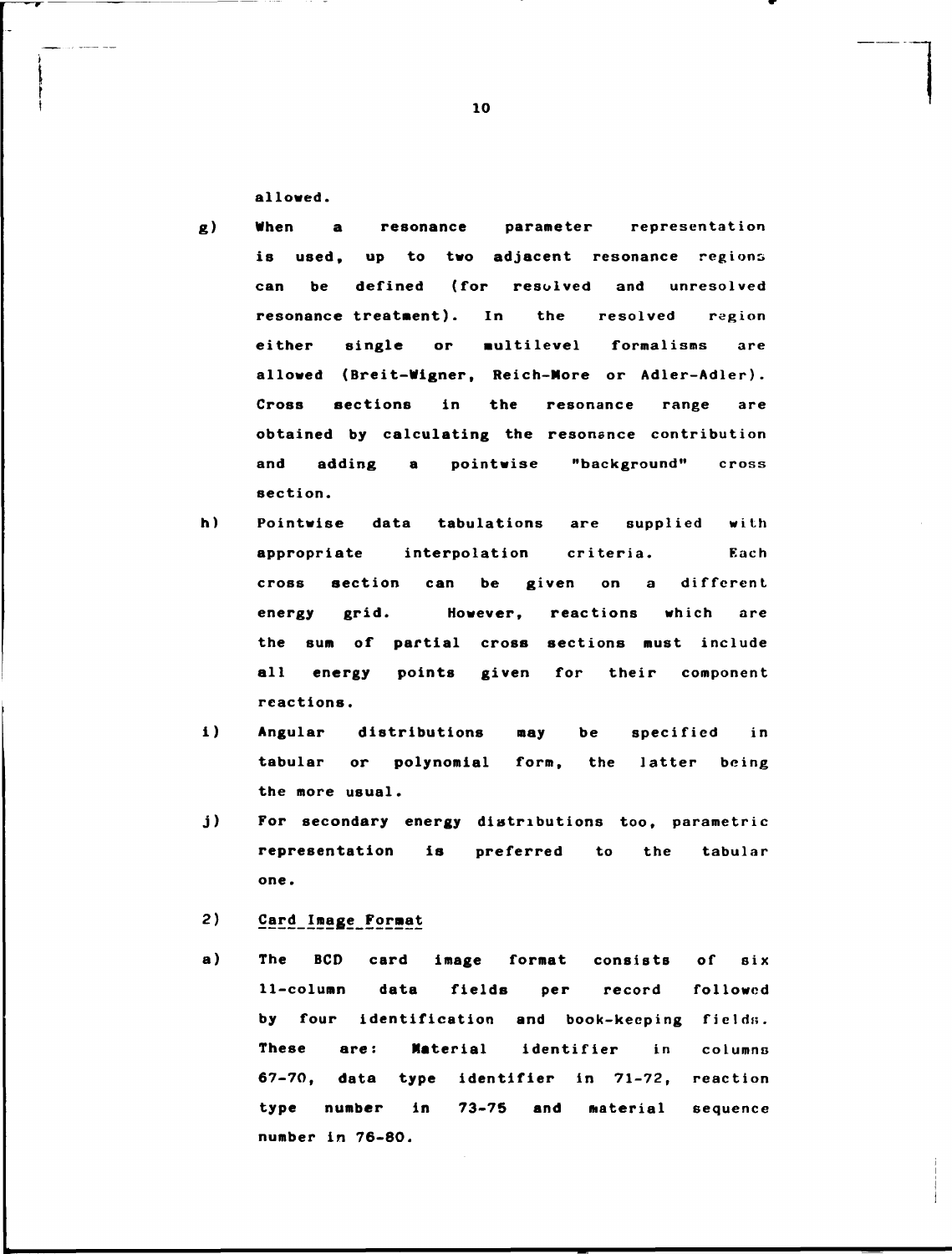- **c) The data for a Material is divided into parts called "files" according to the type of information. The "files" are further divided into** sections **according to reaction type. Materials, files and sections are** separated **by special cards.**
- 3) Maintenance

 $\sim$   $\sigma$ 

**a) Manipulative codes for** checking, correcting, plotting, listing and retrieving tha data are **released together with the** data file.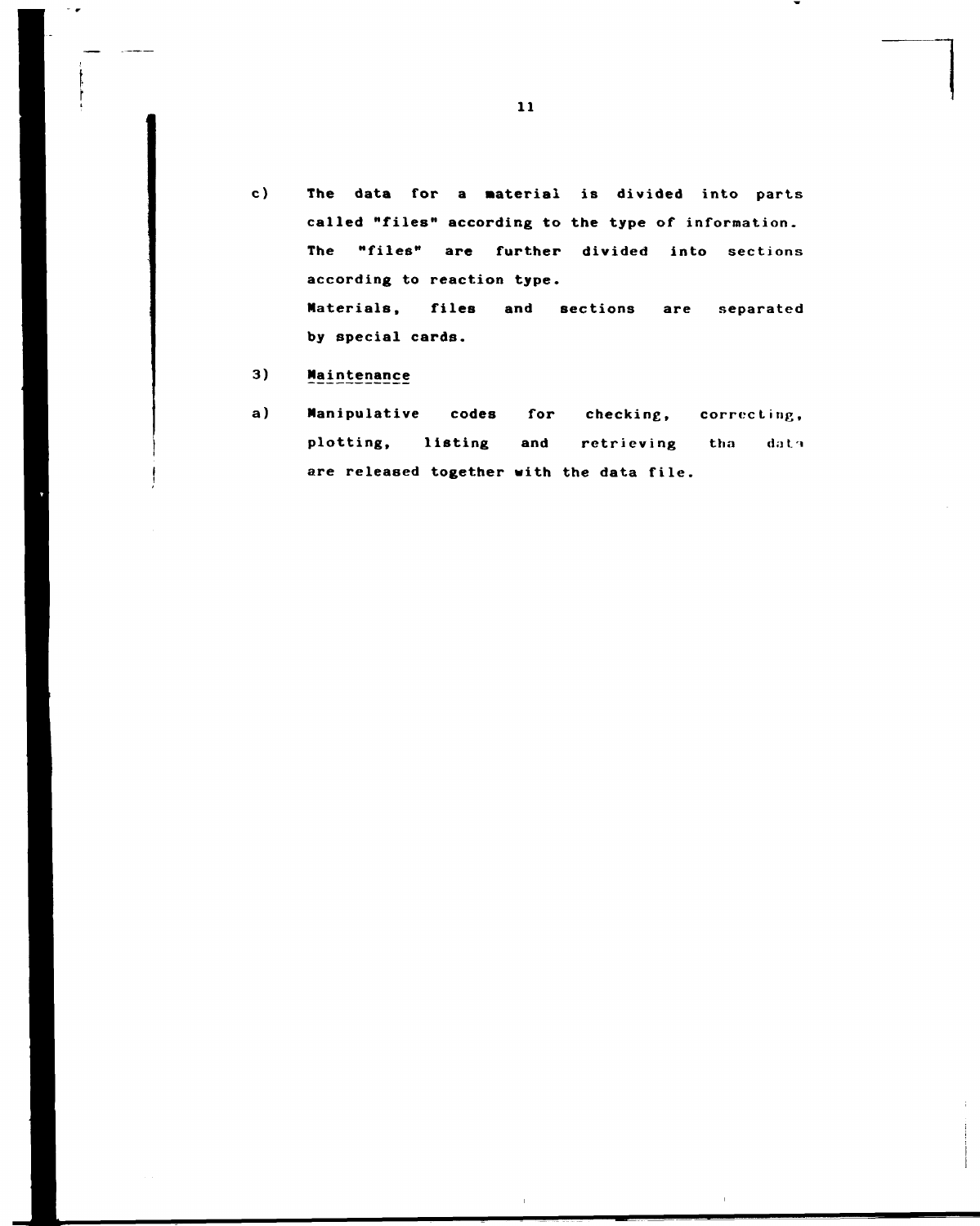

#### MICROCOPY RESOLUTION TEST CHART NATIONAI BUREAU OF STANDARDS STANDARD REFERENCE MATERIAL 1010a LANSI and ISO TEST CHART No. 2).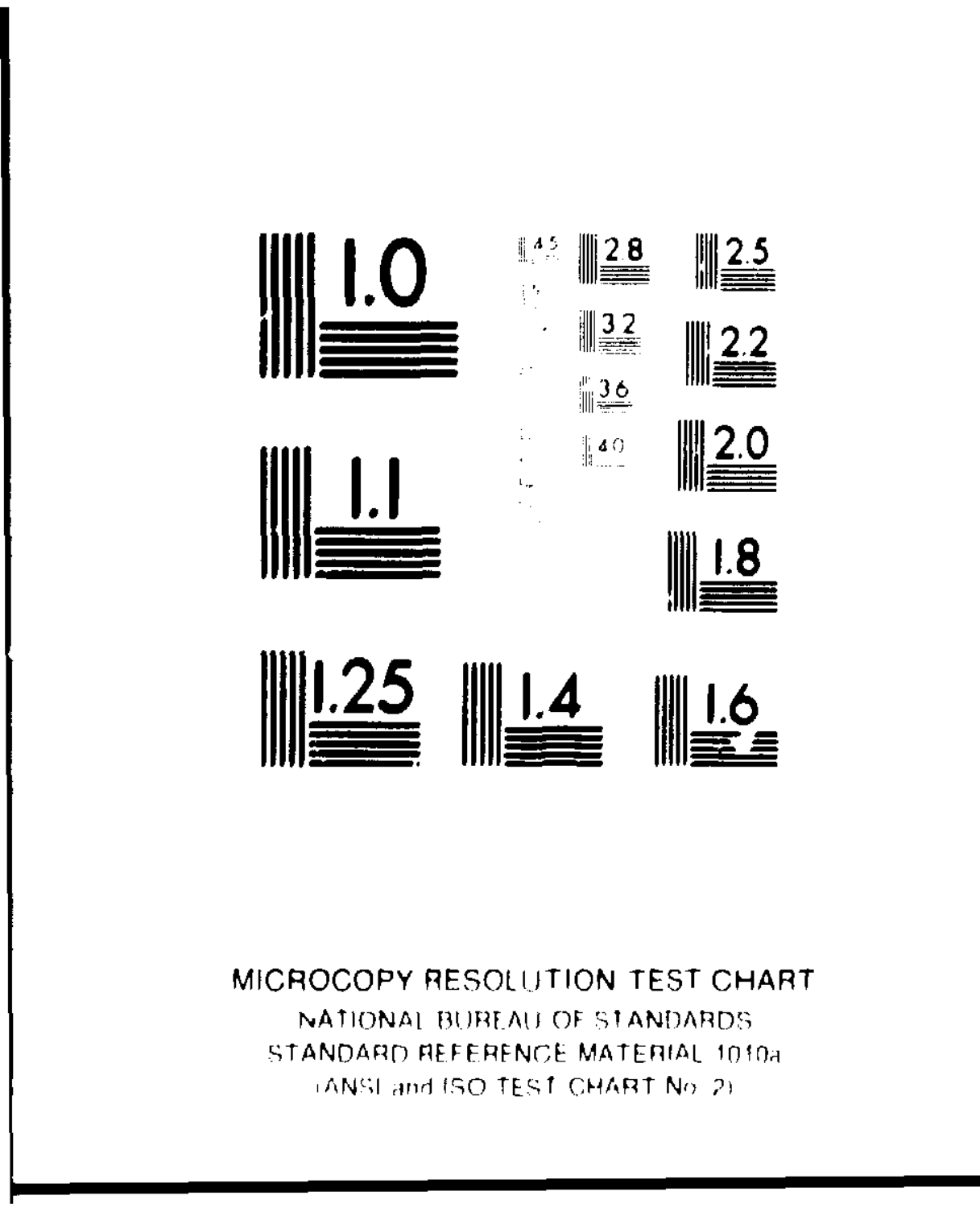## **THE KARLSRUHE EVALUATED NUCLEAR DATA FILE (KEDAK: KErneDAten Karlsruhe)**

**Countryof origin: Federal Republic of Germany** 

## Special features:

1) General:

- Data are specified over the range  $10^{-3}$  $a)$  $eV$ **a) Data are specified over the range 10 ev**
- $\mathbf{b}$ ) All energies are in eV, all cross sections **b) All energies are in eV, all cross sections**
- $c)$ In the resolved resonance region pointwise **c) In the resolved resonance region pointwise**  given. The two representations are not necessarily **given. The two representations are not necessarily**
- d) Breit-Wigner resonance parameter specifications **d) Breit-Wigner resonance parameter specifications**
- **The** linear-linear interpolation  $e)$ has been adopted throughout the file.
- $f$ ) A limited number of format conventions for representation of secondary energy distributions **representation of secondary energy distributions**
- $g)$ **Neutron data only are given.**

#### $2)$ Card Image Format

- **a) Alphanumerical information is included.**
- **b) An index is presented for each tape and each material, but the total number of records is not given.**
- **c) The order in which the reaction types appear within each material does not. follow the**  increasing value of the numerical identifiers.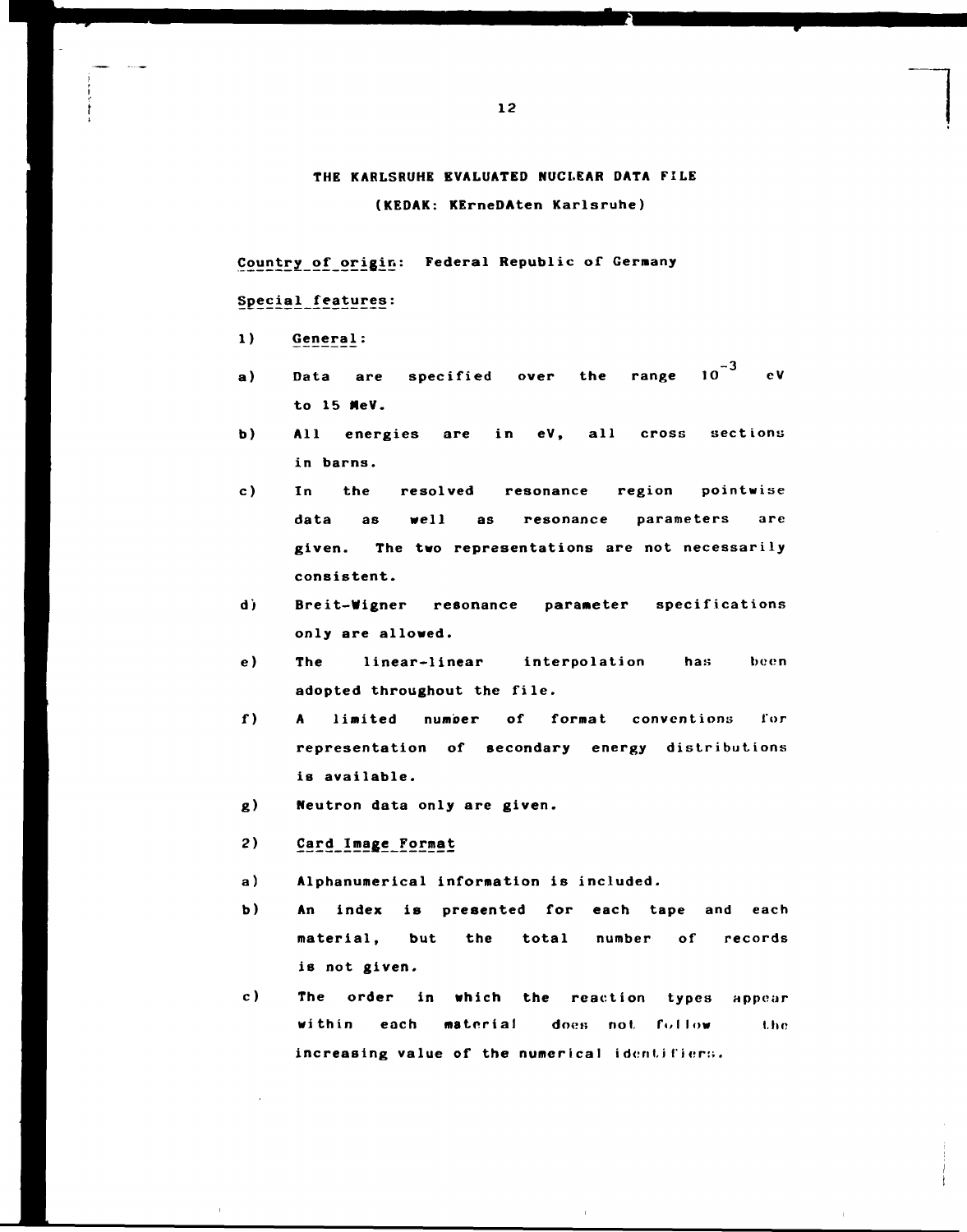**d) The card iaage format allows six 12-column fields per record plus a** serial identifier **of the Material (2 digits), the** reaction **serial (2 digits) and four digits as record counter.** 

## 3) Maintenance

**a) Manipulation codes (which do not form part of each release) are provided for** listing **and updating purposes.**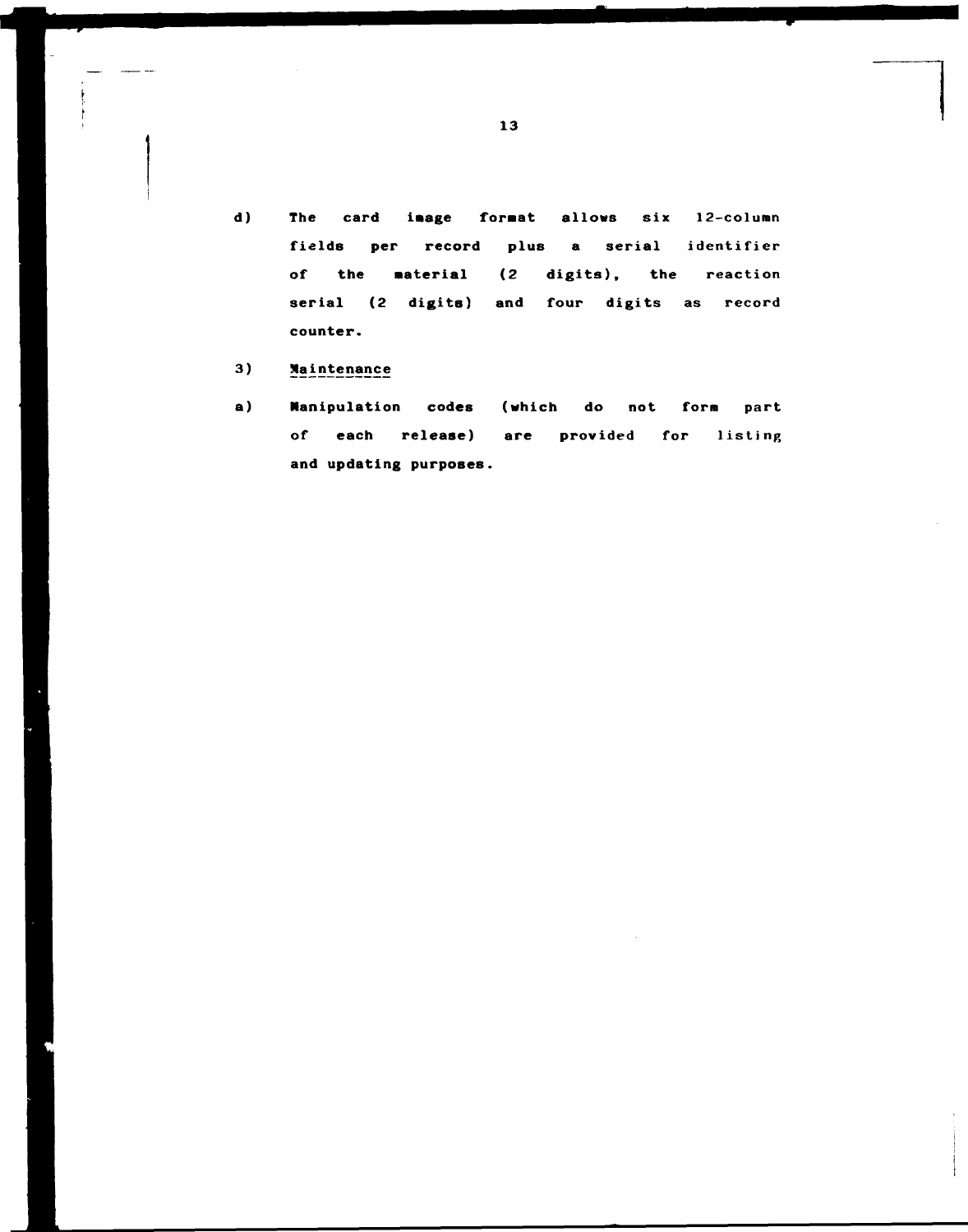### **THE LLL EVALUATED NUCLEAR DATA L1BRAHY (KND1.)**

## **Countryof origin: USA**

## Special features

- **1) Genera1**
- a) Data are specified over the entire range 10<sup>-4</sup> eV to 20 MeV.
- **b) All energies are in MeV, all cross sections in barns.**
- **c) Neutron, photon and charged particle induced reactions are included.**
- **d) The method of interpolation to be used with each type of data is the same for all data of that type (e.g. neutron cross sections are given in sufficient detail to permit linear-linear interpolation).**
- **e) With the only exception of Legendre coefficients for angular distributions, parametric representations are not used. Thus the library does not include resonance parameters.**

## 2) **Card Image Format**

Apart from the LLL, the ENDL is used in the version which has been translated into ENDF/B format **by LTOE, an "ad hoc" code written for the convenience of those who wish to use ENDL data but who arc more familiar with ENDF/B formats and procedures.**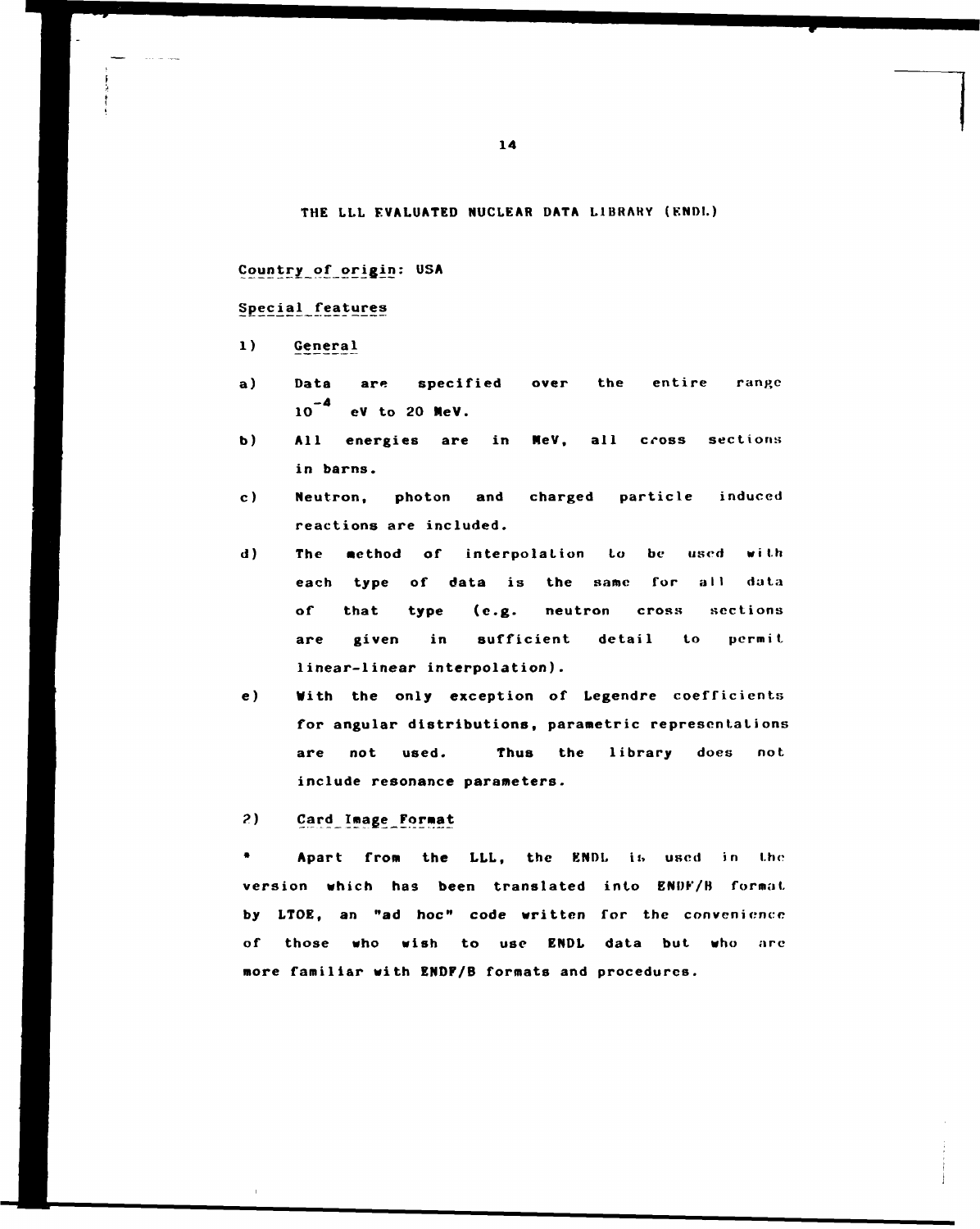**THE RECOMMENDED NUCLEAR DATA LIBRARY FOR REACTOR CALCULATIONS (SOKRATOR)** 

#### **Country of origin: USSR**

## **Special\_ features**

- **1) General**
- **a) All energies are in MeV, all cross sections in barn.**
- **b) An index of contents is given at the beginning of each material.**
- **c) Format for neutron-induced reactions only are provided.**
- **d) Besides parametric and tabular, also subgroup representation is included, which is particular to this Library.**
- **e) All three data representations can be included in the same data type.**
- **f) Square root scale interpolation is allowed.**
- **g) Resonance parameters are given, but Breit-Wigner formula only is provided.**
- **h) Alphanumerical information is not. included in the library.**
- $2)$ Card Image Format
- **a) The file is given in a card image format with six 11-column fields per record, separated by**  blank columns. Service flags for identification **purposes are given in columns 73 to 80.**

3) **Maintenance** 

**Checking code provided.**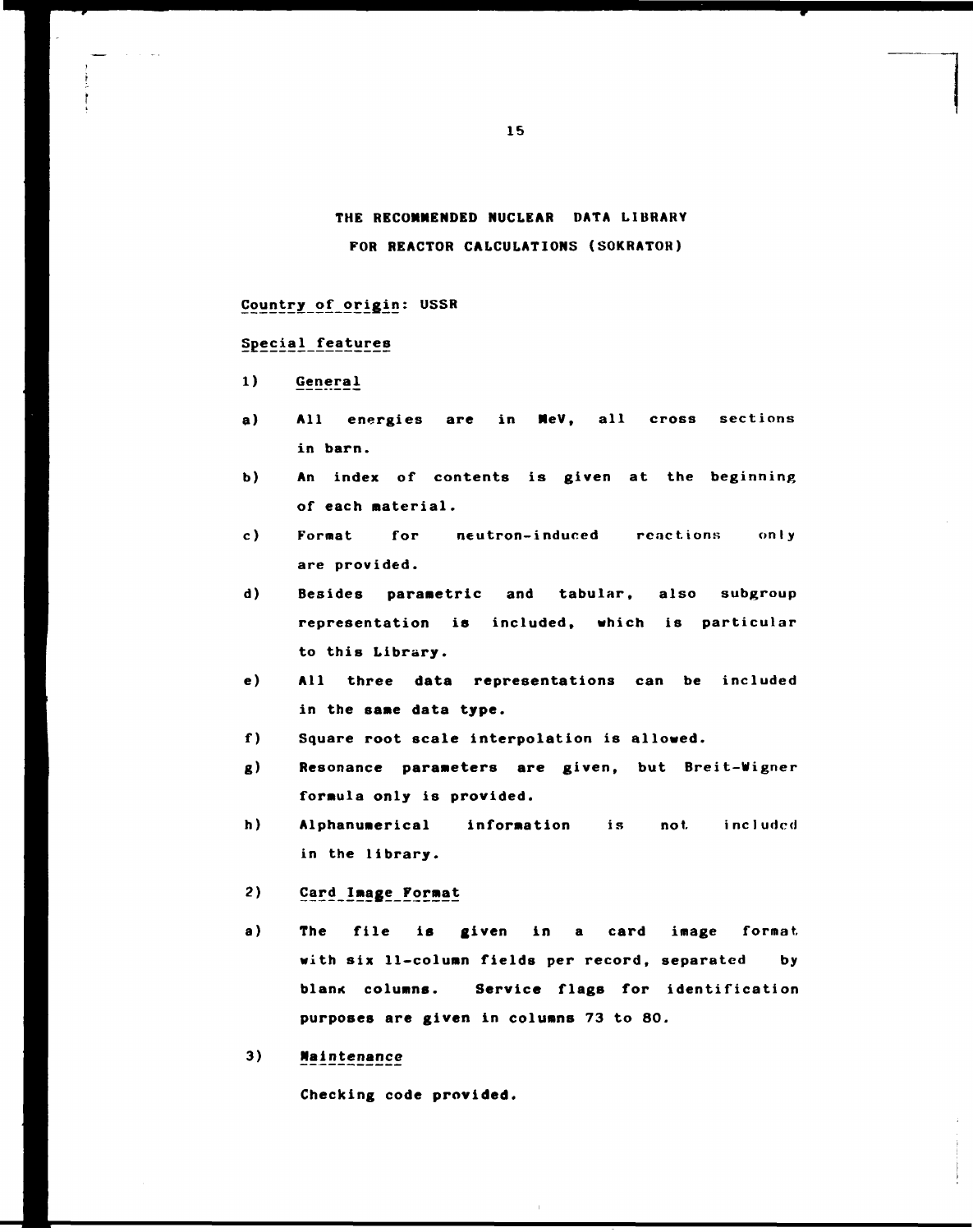#### **THE UNITED KINGDOM NUCLEAR DATA LIBRARY (UKNDL)**

#### **Country of origin: United Kingdom**

## **Special features**

- 1) General
- **a) Data are specified over the entire range -5**  *\0* **eV 15 HeV.**
- **b) All energies are in MeV, all cross sections in barns.**
- **c) In general, pointwise representation of the data is preferred to the parametric form.**
- **d) Resonance parameters are collected in separate files and are not included in the normal release.**
- **e) An index of the contents is presented at. the beginning of each tape and, in addition, at the beginning of each materia) within a tape, so that the card count of each material and each reaction is known in advance.**
- **f) Interpolation criteria are uniquely defined over the entire energy range both for the cross-sections (log-log) and for the angular distributions (linear-linear).**
- **g)** All the reactions for a given material are **given at the same energy points.**
- **h) Angular distributions of scattered neutrons**  (normalized to 1) are sometimes given rangewise as far as the energy dependence is concerned.
- **i) Secondary energy distributions arc mostly given in tabular form.**
- **j) Reaction cross sections are immediately followed**  by the pertinent angular and energy distributions,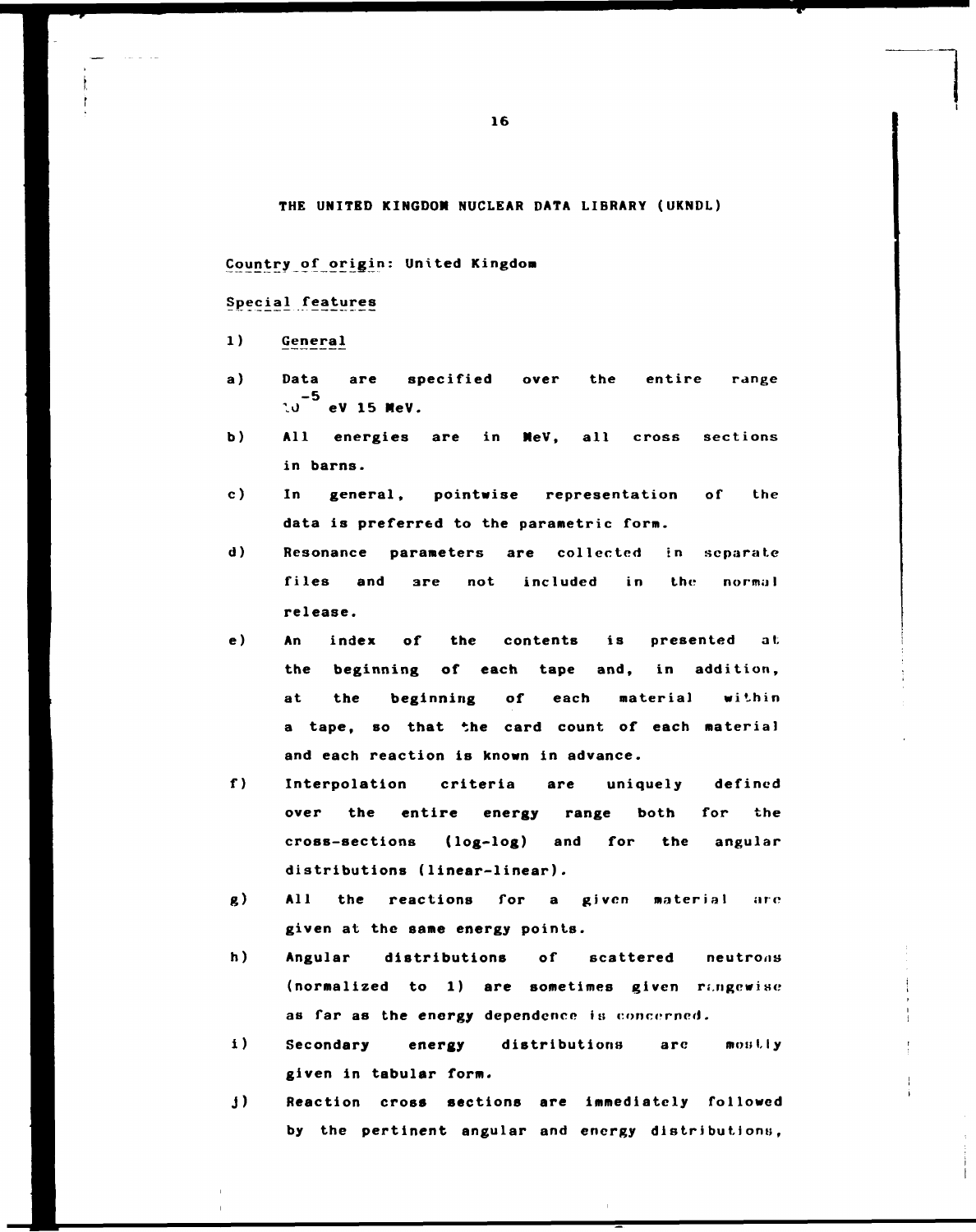**i f any.** 

- 1) Alphanumerical information is not included.
- **2** Card\_Image\_Format
- **a) The file is given in a card iaage format with six 11-coluan fields per record, separated**  by **blank** columns. The materials identification **(Data File Number) appears (mod. 1000) in columns 73 to 75 of the label field; the section number, which is indexed in section 0 to the class of data, appears in column:; 76 and 77, and the serial number (mod. 1000)**  of the card within that section is given **in columns 78to 80.**
- 3) **Maintenance**
- **a) Manipulation codes exists which perform all**  tasks necessary to maintain a library, though **they do not form part of each release.**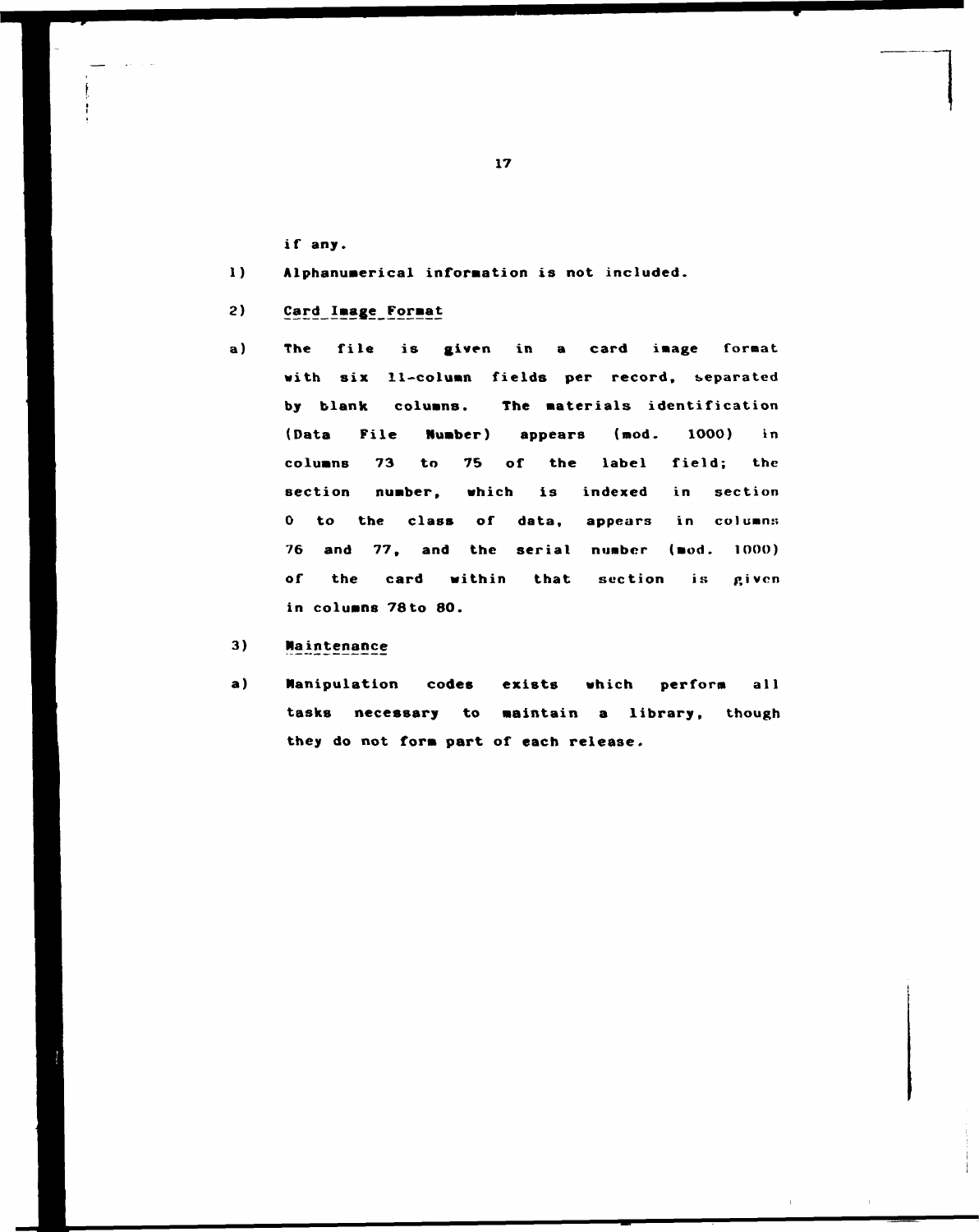#### **MAINTENANCE CODES**

**The aaintenance of a Nuclear Data Library is one of the important chapters in its history. As well as each collection of .nforaation, a Library of Nuclear Data should be:** 

- **checked**
- **updated**
- **retrieved**
- **displayed**

**In addition, due to the nature of the contents, the possibility of a point-by-point and integral quantities calculation shouV.i be available.** 

**The checking includes a two-step process:** 

- **a) consistency check;**
- **b) physical check.**

**In general, the first is referred to clerical**  errors which may arise from the physical nature **of data (e.g. a cross section cannot be negative) or froa the Fortran foraat (e.g. an exponent E+02 not 20 right-adjusted leads to a 10 quantity). The latter is aore strictly concerned with the physics**  of data (e.g. the total cross section wust be the **sua of all partial reactions) or with its representation (e.g. a tabular angular distribution should extend froa -1 to +1 cosine values). A checking code should, in addition, provide the reading of the data to be checked also when the foraat of soae records is coapletely altered by manipulation errors.** 

**Updating includes the possibility of:**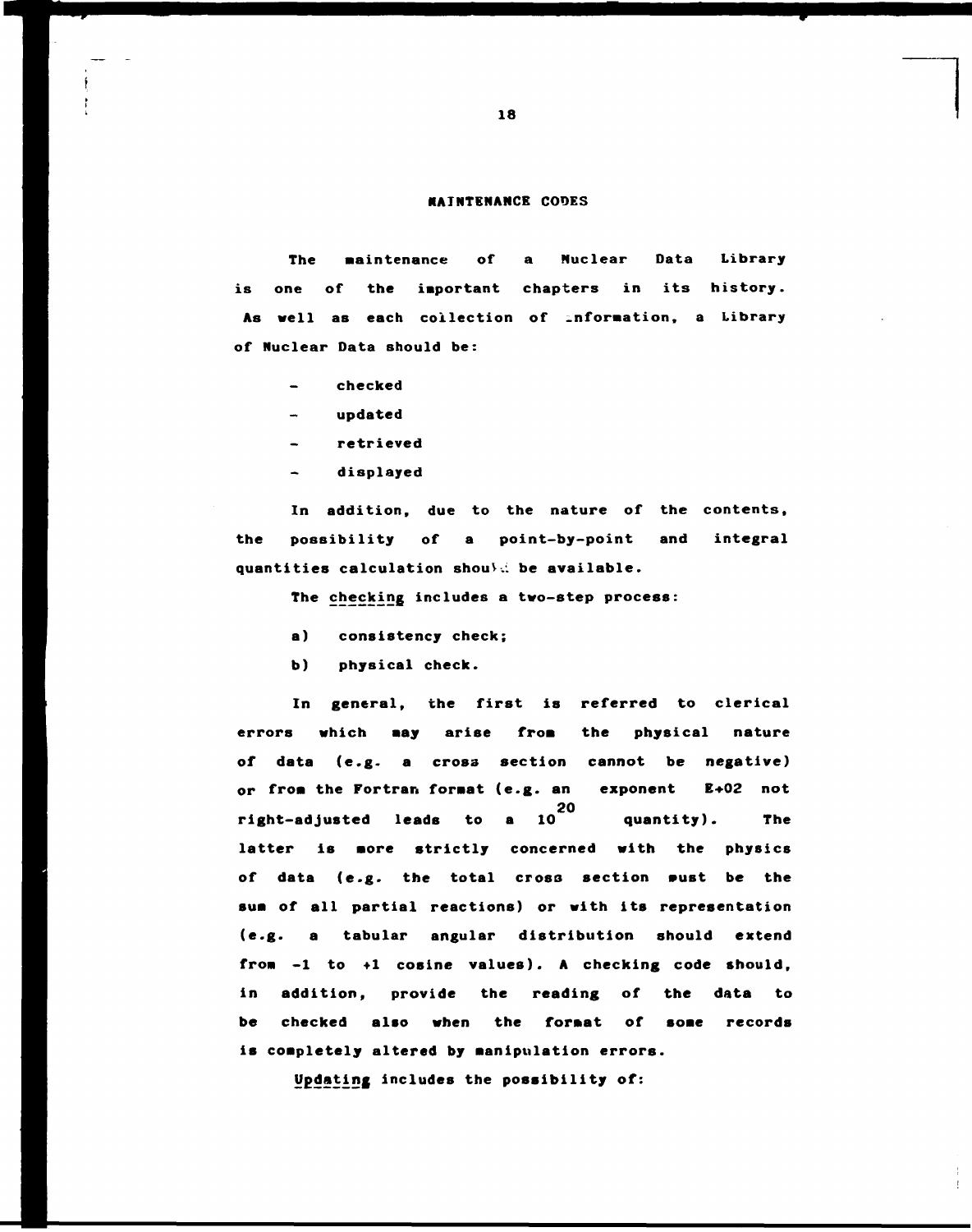- **inserting**
- **deleting**
- **altering**

**information. It should be noted that inserting and deleting can modify the number of items included in some sets or subsets; in this case the indexes and tables of contents must be updated. Library**  updating occurs periodically when a sufficient **number of modifications have been collected. A new release should be issued when completely new data from experiment or model calculations become available.** 

**[Retr.ievi.ng](http://Retr.ievi.ng) is a necessary step when library data are to be processed or when portions of the library are to be transmitted outside. In addition, processing codes generally include tape scanning to search for some material, but when more than one material is requested and they reside on different tapes, they are to be merged together before the processing code reads them. Also retrieving a few items of a library may be useful.** 

**Displaying a library can be done (mainly) in two ways:** 

- **interpreted list;**
- **graphical output.**

**Interpreted lists can give a key to the library reading and are suitable for the retrieval of some usually required information such** as e.g. the resonance parameter. Its disadvantage is that, in general, large amount of paper with subsequent storage **problems is required.**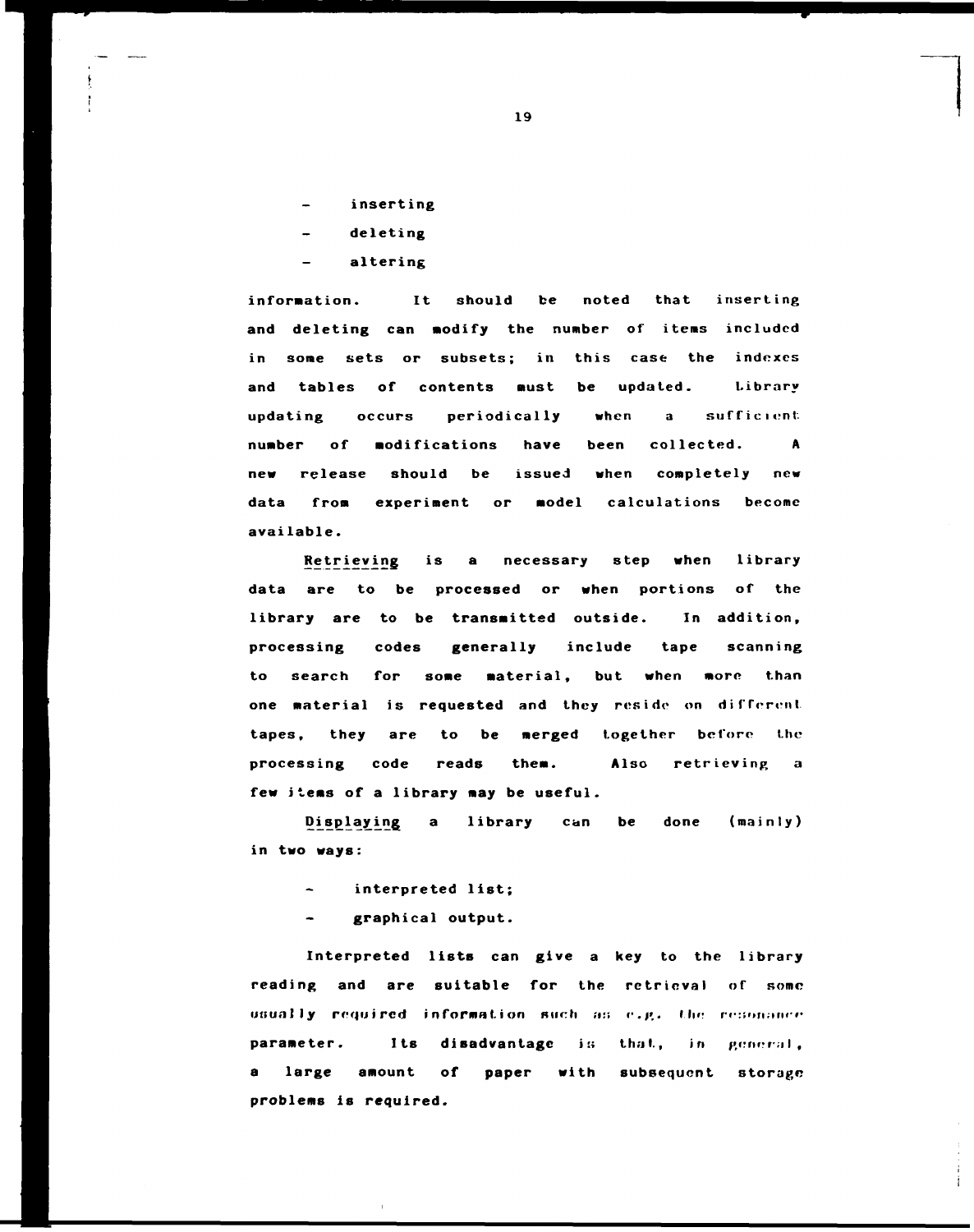**More compact is the graphical representation, which can be useful in studying the shape of some reactions, in an eye check of clerical errors and in a fast (but approximate) comparison between data from different sources.** 

**Other codes allow the calculation of resonance integrals, 2200 m/sec cross sections, resonance peaks and other quantities which are often required.** 

**Finally, when binary data representation is allowed, decimal to binary, and viceversa conversion programmes exist.**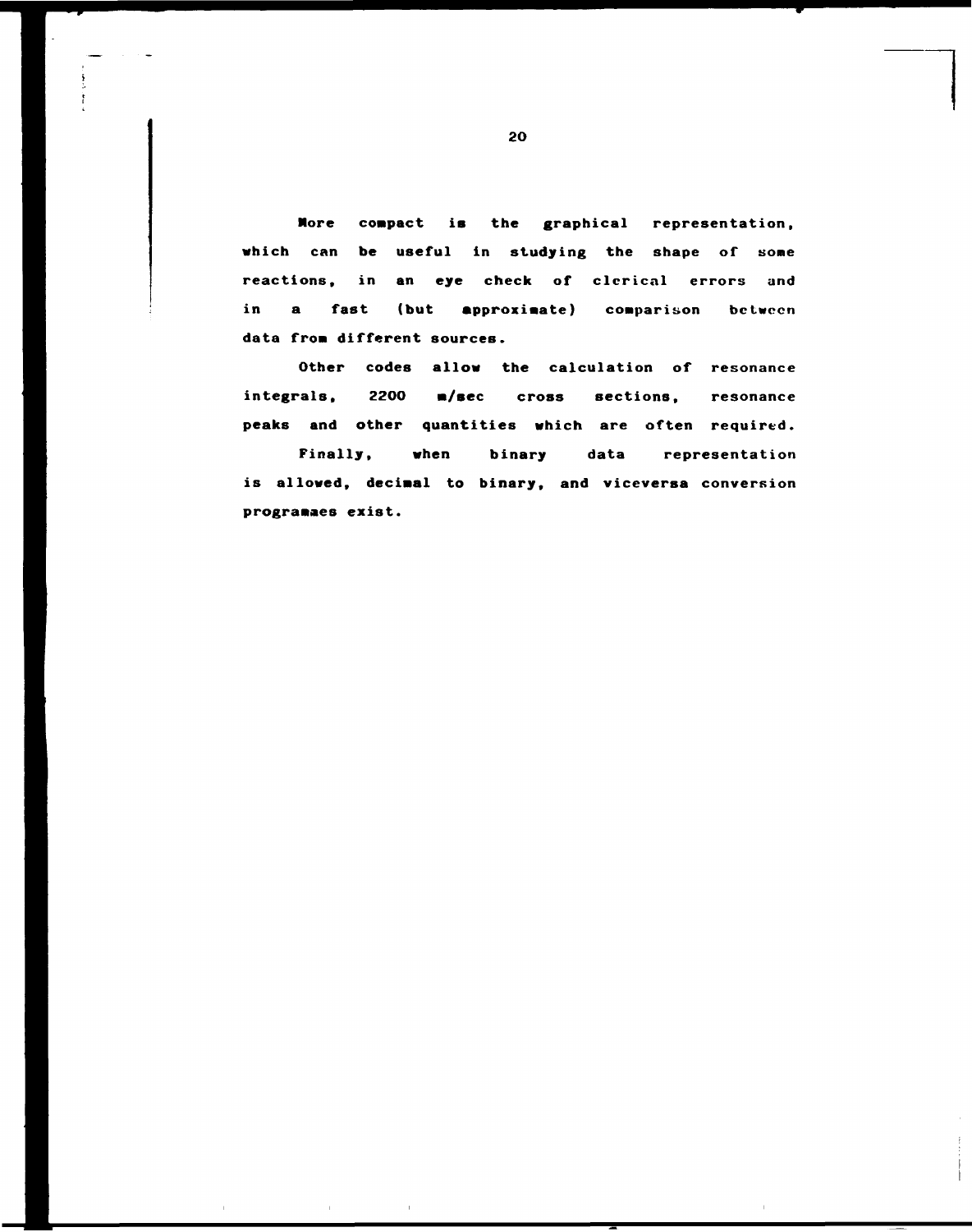#### **THE NEED CONVERSION BETWEEN DIFFERENT FILES**

**The need to translate all or part of one Nuclear Data Library from one into another may arise from different requirements.** 

- **a) When an Institute has adopted for its purpose a particular Nuclear Data Library, all maintenance and processing codes are, in general, devoted to that Library format. While users are gaining experience in using the various codes, their knowledge goes ever more deeply into the format. Thus, when a new Library becomes available, it generally seems the case to translate it into the home format, for comparison and/or improvement purposes, rather than use the new Library with its own codes.**
- **b) Some formats are gaining more general adoption with respect to others, so as to be used as transmission format between different Institutes. Conversion into that format should then be available.**
- **c) No data exist in a given Nuclear Data Library for some material, while a different one has.**
- **d) Format conversion sometimes implies only the fact of translating data from parametric to pointwise representation.**

**Format conversion involves not only a change in the structure of a Library, but also in the logic configuration. A striking example of this assessment is the presence or absence of resonance**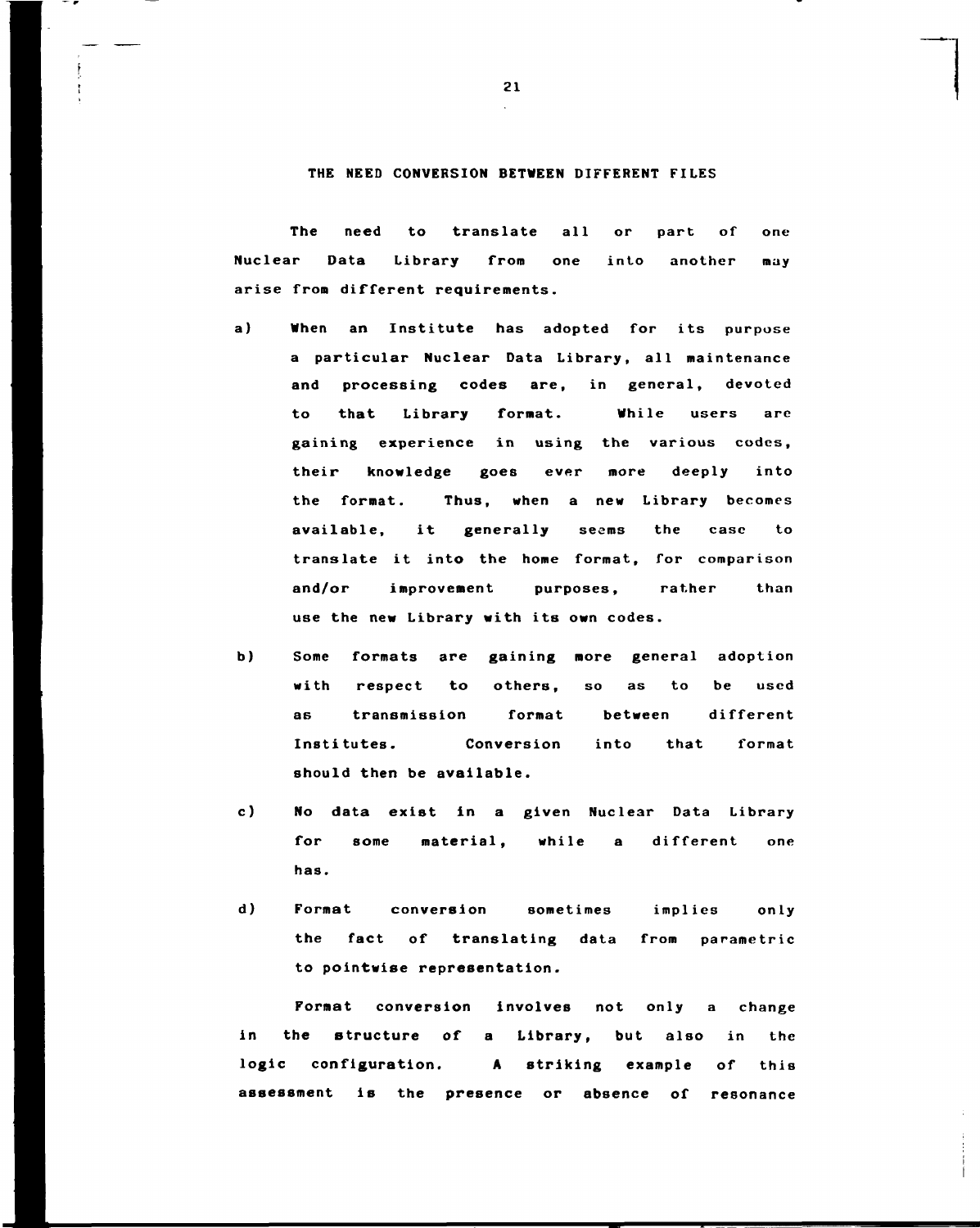**parameters, which implies the use of diferent approaches to reactor physics problems. In addition, when a material has been translated into a new format, comparison between the results of the processing codes of either formats (source and object) may**  lead to shocking results. When this happens, is **the difference due to the translating code, to the procesing codes ot are both steps responsible** 

**Another problem is the presence of some data for which no provisions are made in the object format or, the worst case, the absence in the source library of data needed in the object. A one-to-one correspondence is in this case highly desirable.** 

**Codes exist which perform "good" conversions of data from one source format to another, but their results should be handled with care and, in general, amended from slight inconsistencies and completed with some kind of data.** 

**The object of complete automation could probably be achieved provided data are tested for consistency errors and, mainly, for physical errors. Integral quantities, such as averages based on different functions should, in addition, be calculated from the original as well as the translated data for comparison. However, the best approach to conversion is to combine the use of a translation code with a certain amount of evaluation effort.** 

**A limited number of codes exists with accepts**  several formats: its philosophy is structuring **the data internally in a format which exists only for the time the code is in the computer. These programmes eliminate the ambiguity of using different**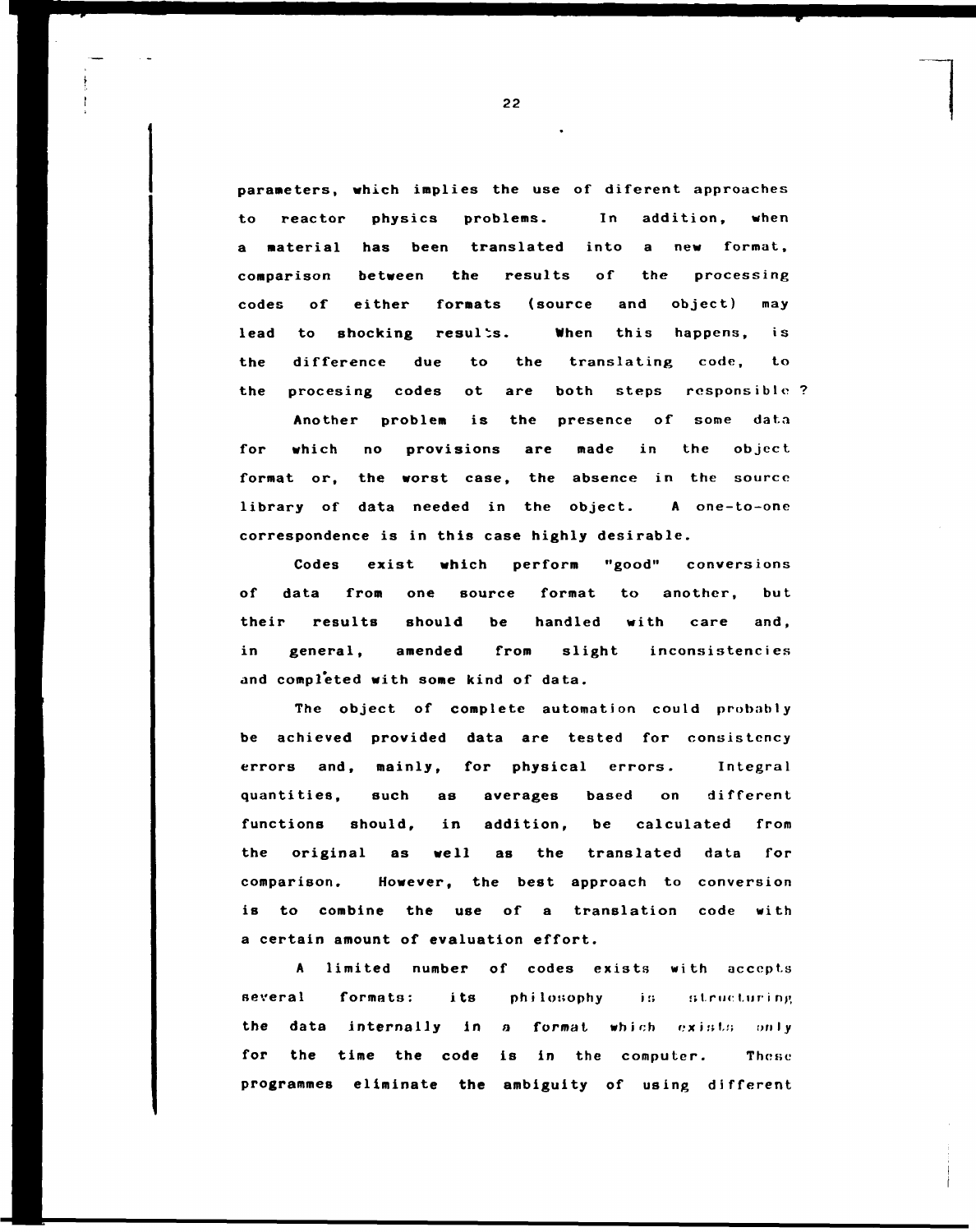**23** 

المساجدت

**algorithms in processing the sane data either in the original or in the translated version. They**  seem to be a useful tool during the data evaluation **process, in checking and comparing data.** 

Ť,

 $\mathbb{F}^2$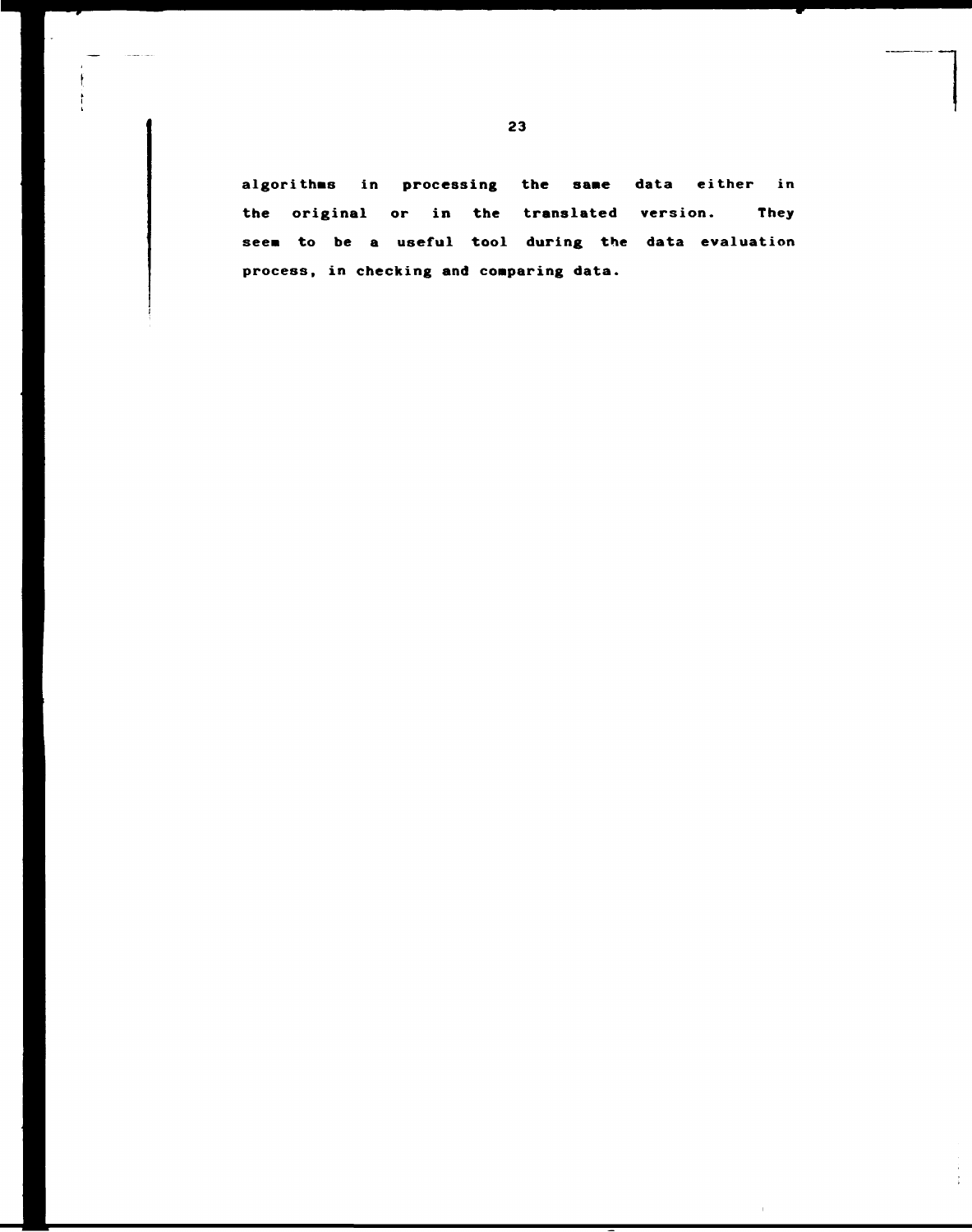## **THE FOINTWISE REPRESENTATION**

**The format adopted in the Nuclear Data Libraries should be sufficiently flexible to allow the inclusion of many different kinds of reaction data, both in point-by-point tabulations and in parametric forms. The first may include not only the simplest cross section vs. energy sample, but also three dimensional arrays as in the case of temperature dependence.** 

**The parametric form includes a large variety of ways to represent data, such as resonance formulas, tegendre polynomials, analytical expressions such as Maxwell, Watt and Klein-Nishima formulas.** 

**Although, sometimes, one can freely choose between the pointwise and parametric forms (as in the case of neutron angular distributions),**  in general the parawetric form may have physical **significance and may be used to correlate the results of a number of separate experiments. Examples are:** 

- **a) the resonance parameters, which may be derived from measurements;**
- **b)** the parameters of statistical distributions **of resonance widths ar.d spacings, which can be used to convey not only the average cross sections but also their probable fluctuations.**

**Use of parametric forms can bring about a great saving of storage space in the data library. Thus, representing the cross sections in the resolved resonance region accurately sometimes requires several thousand tabular points for each cross section at a well-defined temperature, whereas** 

 $\overline{a}$  and  $\overline{a}$  and  $\overline{a}$  are  $\overline{a}$  and  $\overline{a}$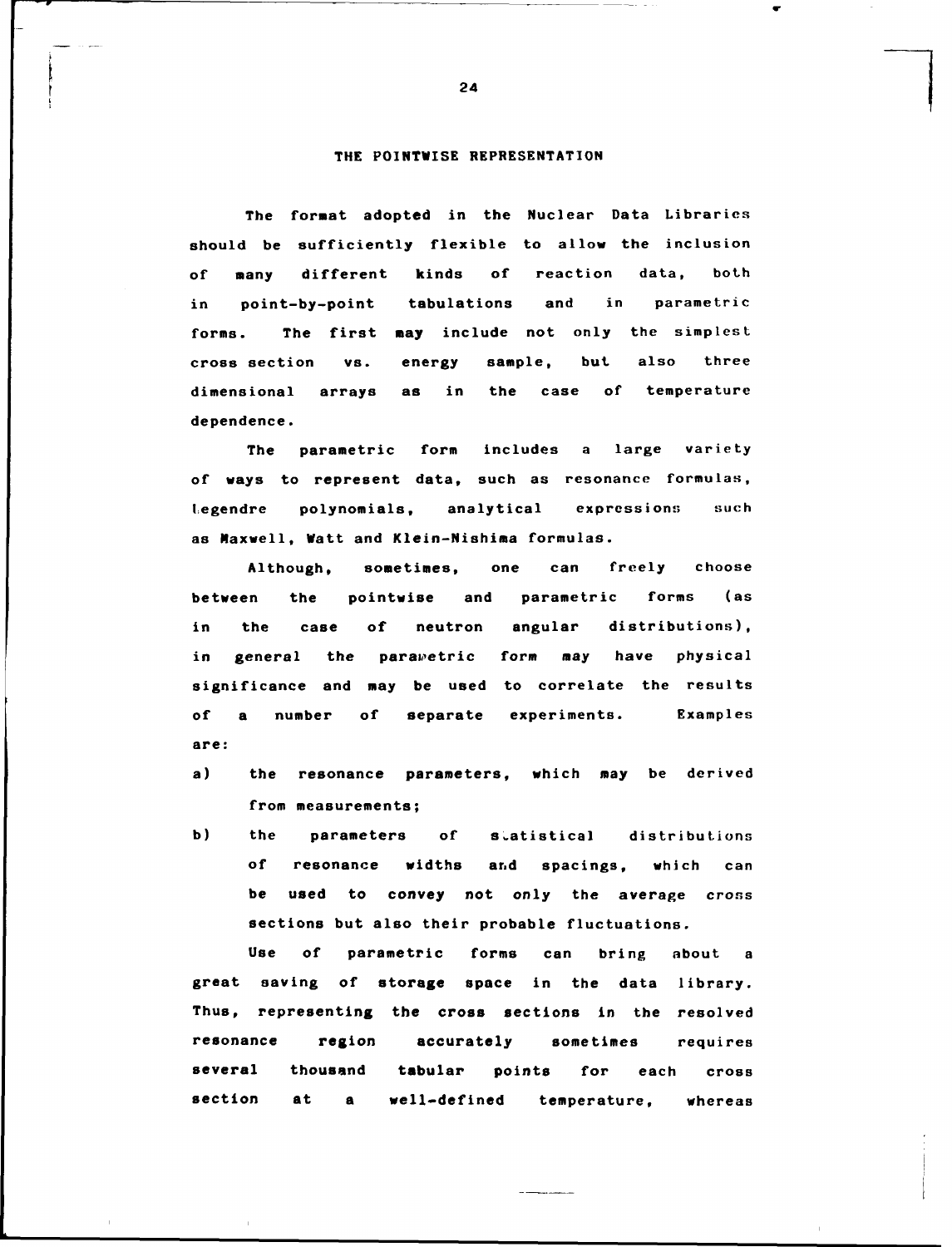**a set of some hundreds of parameters would suffice to convey all the information needed to generate the cross sections at some required temperature. On the other hand, problems may arise which conflict with the need to reduce the computer time required for the generation of Doppler-broadened cross sections from resonance parameters.** 

**A considerable saving of computer time can be achieved through the following procedure: by using a Nuclear Data Library with resonance parameters one may generate a certain number of libraries of pointwise Doppler-broadened cross sections, say at 300 °K, 900 °K, 1200 °K, for use in processing codes with the requested group scheme. Taking care to generate for each reaction a sufficient number of energy points so that the linear-linear interpolation law can be used, additional computer time saving in processing code running can be obtained.** 

**Where resonance data are given, processing codes should normally join the resonance region to the continuum region by addition.** 

**The pointwise section may have a "background" which should also be added to the resonance paraneter computed cross section. This background generally has no physical meaning, but its aim is to obtain a correct cross section curve taking the following into account:** 

- **a) sometimes the resonance data arc originated from different experiments and a "correction"**  should be made in order to homogenize the **resulting cross section; or**
- **b) a single level Breit-Wigner formula is used in the processing codes instead of a multi-level**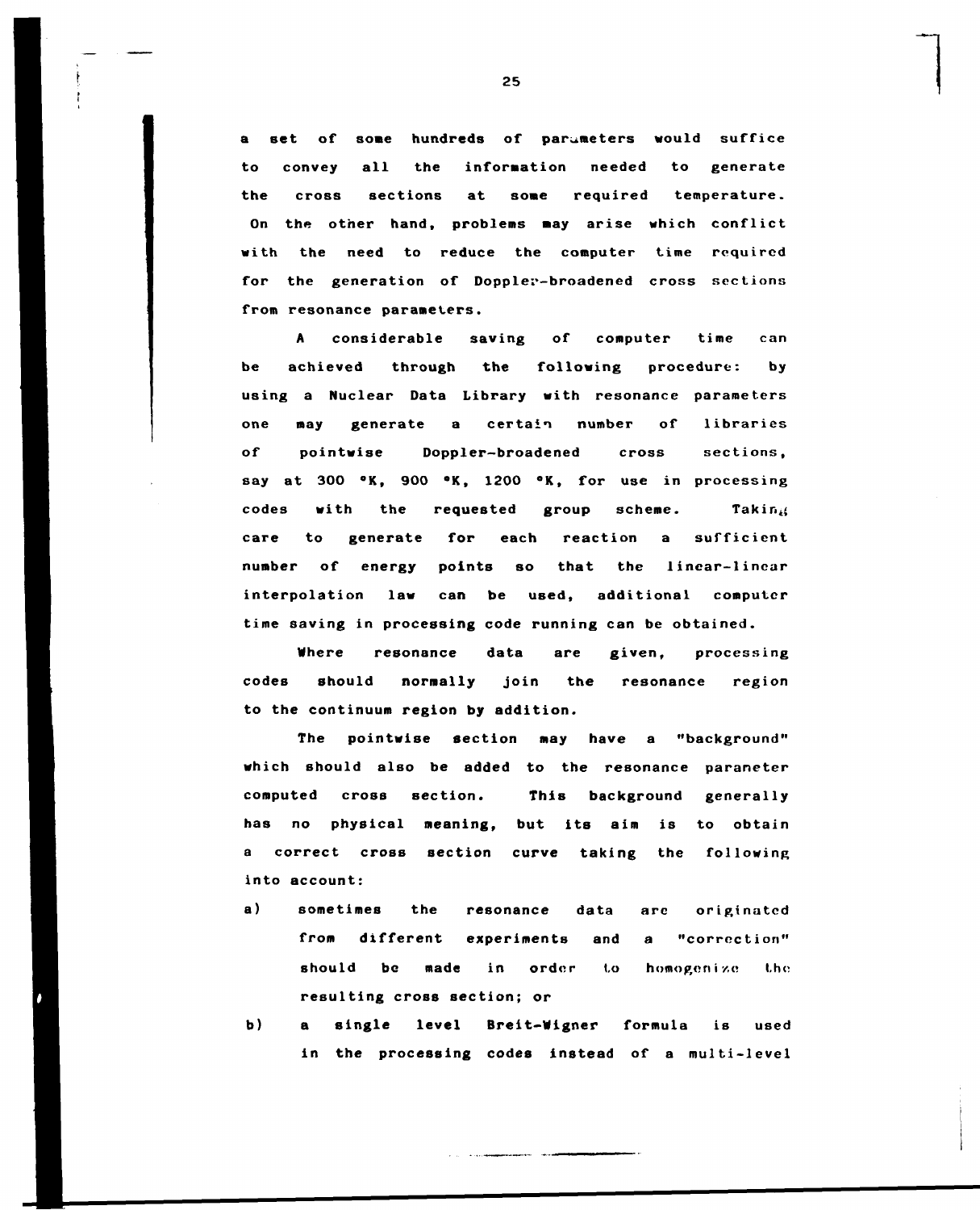**one. This is, in fact, very tiae** consuaing **so it is convenient to** calculate **(at** the **tiae when the evaluation** is generated) both the **HLBW and SLBW** cross section curve once, **to** subtract **the second from** the first and **assign the difference as background** in the **pointwise section, so that a SLBW** calculation can **be Hade by processing codes.**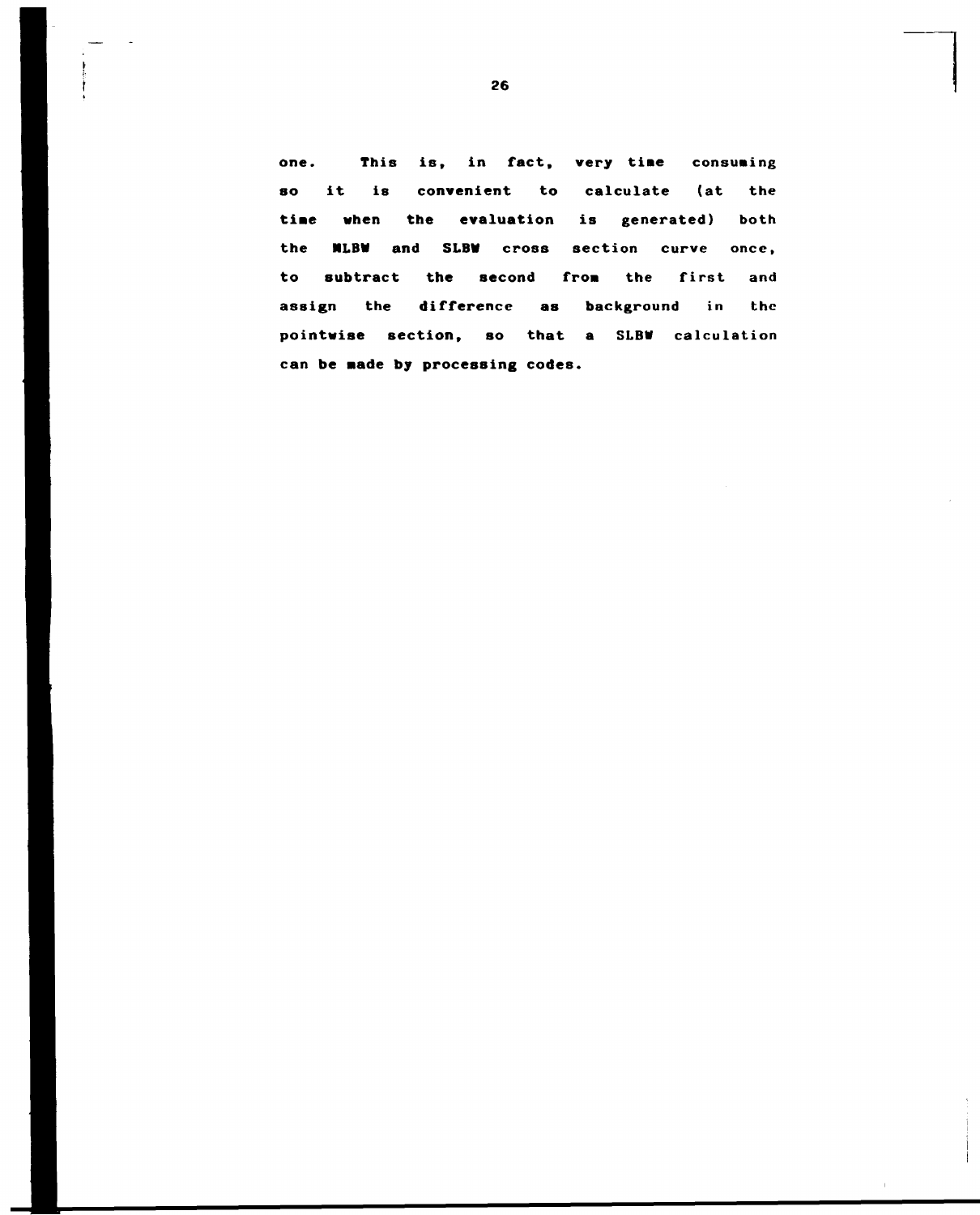#### **FROM THE NDL TO THE POINTWISE CROSS SECTION**

**Processing of Nuclear Data Libraries involves computation of the following basic quantities:** 

 $\int$  o  $\phi$  dE  $\int$  ;  $\int$  o  $\phi$  K dE'dE

**where :** 

**o , <f are functions of the neutron incident energy and K is a transfer kernel function of E and of the outgoing energy E' . The second quantity is always very hard to compute in terms of numerical accuracy and computer time.** 

**The first can take advantage of some simple**  expressions for  $\phi$  (e.g.  $\phi$ (E)=constant or  $\phi$  (E)=1/E) in **order to perform fast semianalytical computations. When a is given in parametric form (resonance region) a full analytical computation of the resonance integral is allowed. Problems arise when o is given in parametric form and \$ is point-by-point**  or when  $\sigma$  is pointwise and  $\phi$  assumes some complicated **form. On the other hand the best situation occurs when any point in a reaction can be predicted from the adjacent ones by means of linear-linear interpolation;**  and possibly,  $\phi$  is a simple expression. This latter opportunity does not often happen, while it is **always possible to transform cross section data in such a way that they can be interpolated on a linear-linear basis, even though the source of the data are resonance parameters. It should here be remembered that the best representation of cross sections in the resolved resonance region is obtained through a log-log interpolation; nevertheless, by introducing several intermediate points, a linear-linear interpolation to a given accuracy degree can be** 

and the complete service of the com-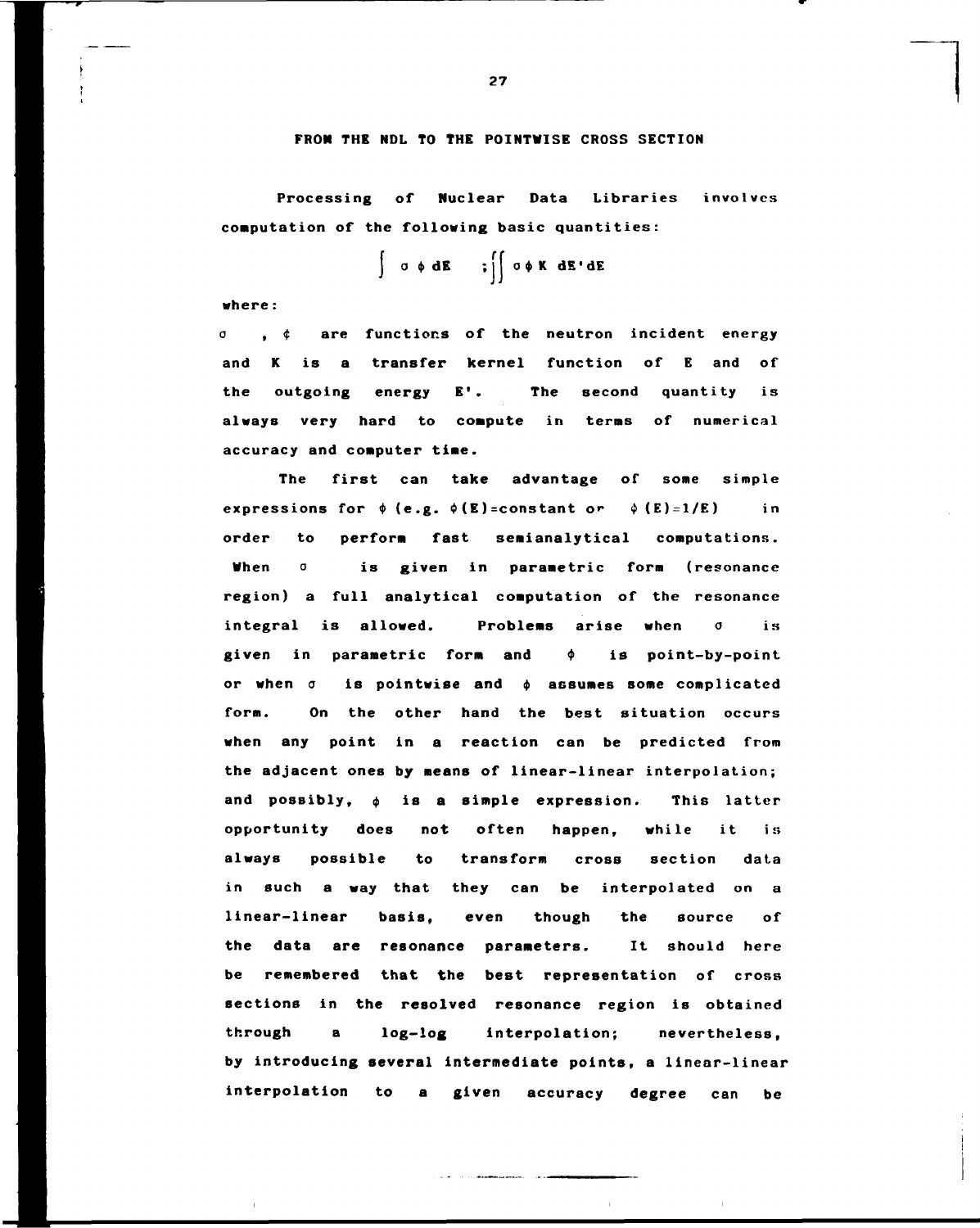**used.** 

**Modern processine codes work on this basis.** 

**Care should be taken in generating the resolved resonance region energy grid to avoid:** 

- **a) the curve not be described to a required accuracy degree where the shape is awkward to follow;**
- **b) an excessive nuaber of points being generated where the curve is smooth.**

**Algorithms have been designed in order Lo follow the shape of the cross section with a certain degree of accuracy, i.e. by increasing the number of energy points in the regions where the cross section curves rapidly vary, and decreasing it when a predetermined interpolation law can approximate them.** 

**The algorithms generally consist of the following steps (see figure in the next page):** 

- **a) a set of initial energy "node points" is selected; node points are set at the peak of the resonances and at some optional energy;**
- **b) the cross section is calculated at the node**  points  $E_1$  and  $E_2(E_2 > E_1)$ ;
- **c) and additional cross section value 5 is**  computed at the midpoint  $E_{2}$ ,

$$
\mathbf{E}_3 = \mathbf{X}(\mathbf{E}_1 + \mathbf{E}_2) \quad ;
$$

**3** 

**d) the value of the approximate cross section**   $S_A^+$  at the mid-point is obtained by a given interpolation law and compared with the exact value S<sub>3</sub> at the same point;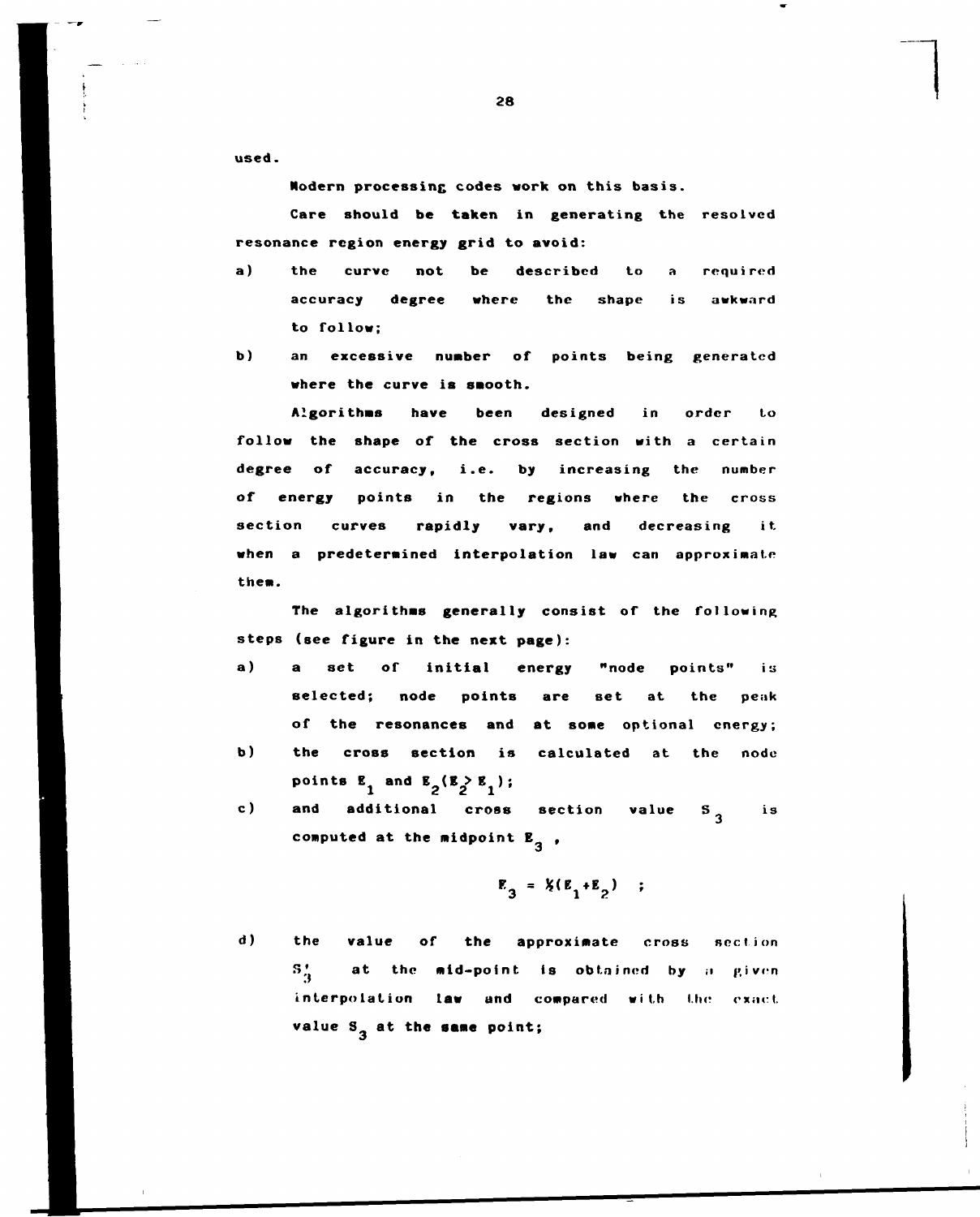$e)$ 

**if the fractional difference at the aid-point is no larger than the convergence criterion, i.e. if:** 

$$
\frac{|S_3 - S_3|}{S_3} \leq \epsilon \tag{1}
$$

**occurs, the interval is assume.] to have converged and the process is repeated with the next pair of nodes;** 



If  $\frac{|S_5 - S_5^*|}{S_5} \le \epsilon$ ,  $S_5$  is accepted and the range  $(E_4, E_3)$  is investigated.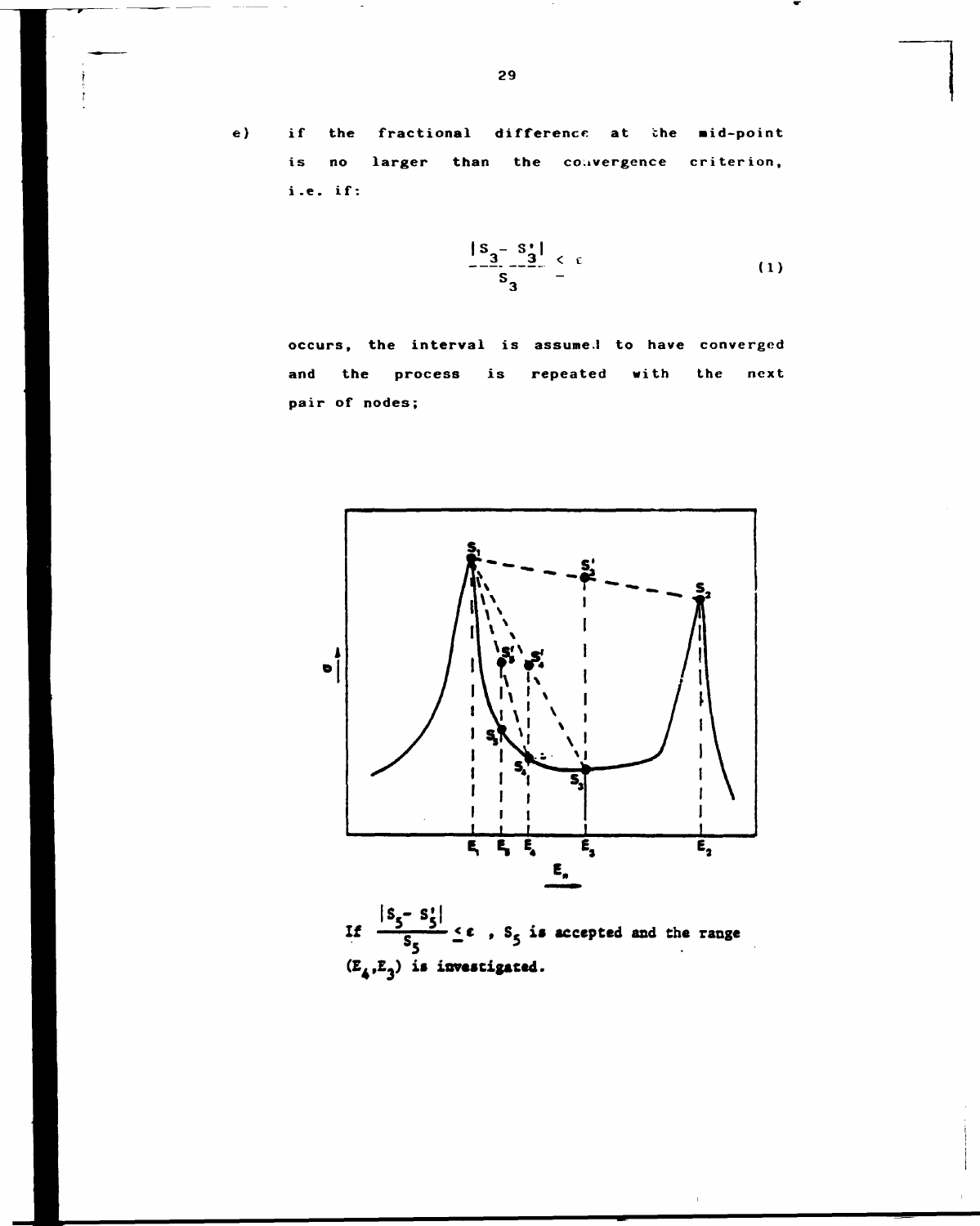**f) if the fractional difference at the aid-point is larger than the convergence criterion, i.e. when (1) does not occur, the mid-point**  is defined as a new node and the process is **repeated in the halved intervals.** 

**Some very sophisticated codes have, in addition, an algorithm which further reduces the number of data after the generation process, which normally**  produces more points than are required for a given **interpolation.**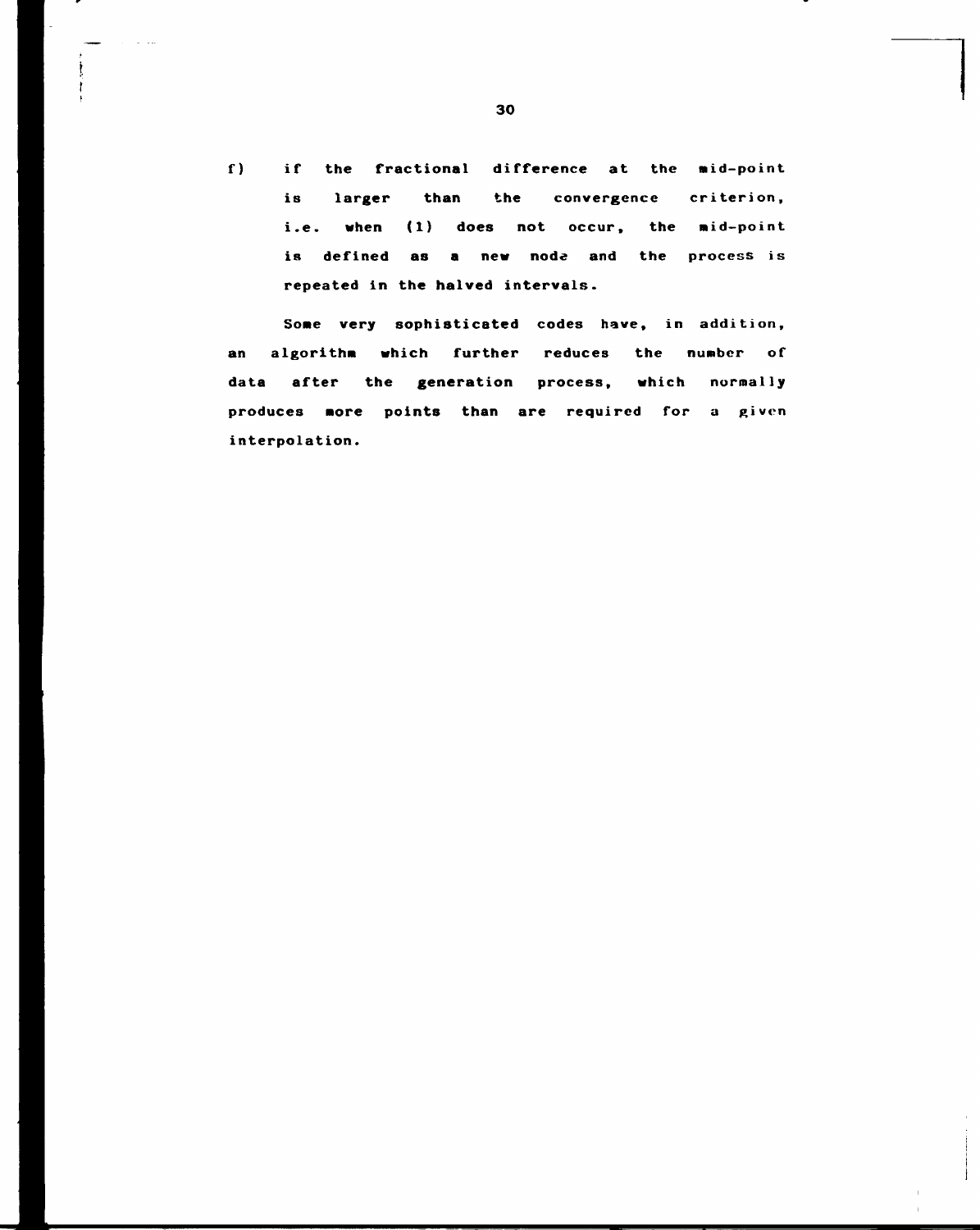**THE HOST COMMONLY USED GROUP SCHEMES AND WEIGHTING SPECTRA** 

**Groupwise representation of nuclear data is the commonly used medium to perform reactor calculation. Group data span the entire energy range of interest and include, in general, 3 regions:** 

**a) thermal (low energy) region** 

**b**) resonance region, split into b') resolved<br>b<sup>"</sup>) unresolved

**c) continuum (high energy) region.** 

**Depending upon the type of calculation, each region may include more energy groups than others (e.g. a fast reactor calculation does not need an accurate description of the cross sections in the low energy range, while a thermal calculation does). All calculations are performed starting from a limited number of groups, say a few tens. On the contrary, schemes exist with a large number of groups (e.g. 600 or 2000) but those group cross sections are used as a starting Library in order to calculate reduced group scheme libraries with considerable time saving.** 

**Groups are generally equally spaced in lethargy so as to have a balanced description of the phenomena in different energy regions. Care should be taken mainly in designing larger group schemes, in order to pick up some typical energies which are of interest from the point of view both of the materials involved and of the calculation to be performed. Some examples will explain this point.** 

**a) The important p-wave resonance of Iron-56**  at 1.15 keV should be included in its integrity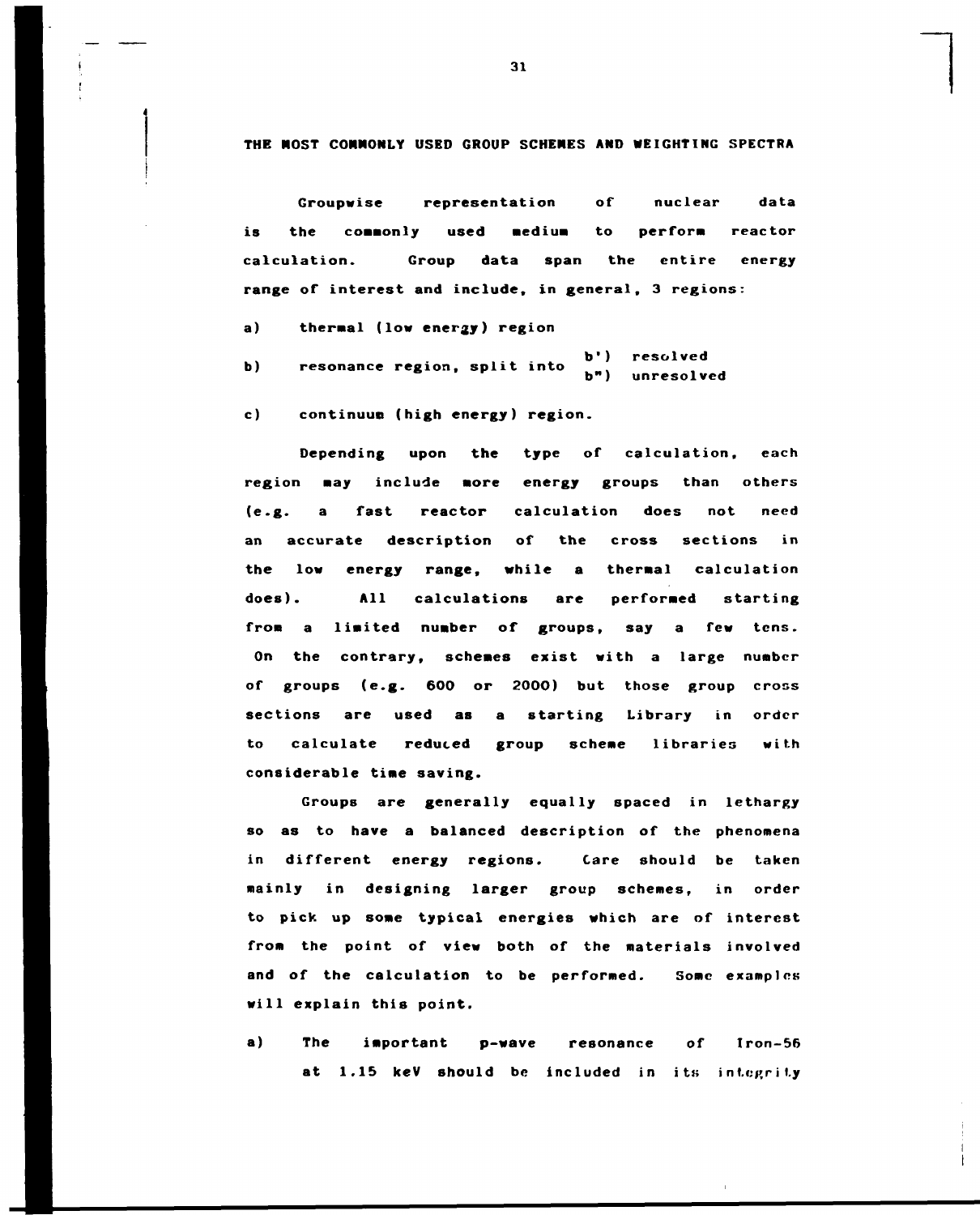**in a unique energy group;** 

- **b) the thermal energy range around 0.0253 eV should also be covered by a unique group;**
- **c) thresholds of important reactions such as the inelastic processes should, on the contrary, coincide with some group boundary;**
- **d) energies which are typical of some assembly should be considered too.**

**When a group scheme has to be used as a subsequent input to processing codes which calculate a new (reduced) group scheme or collapse it to a minor number of groups, then a large number of groups is used, say more than 50 and up to 2000; in this case equal lethargy spacing is adopted either in the whole range or, with constant Au, in some subranges. On the contrary, working libraries use less than 30 energy groups, which are either equally spaced in lethargy in the entire range or with larger groups at the higher energies (continuum region).** 

**Again, a variety of functions exists over which the cross sections are weighted. Typical measured fluxes of references assemblies are sometimes used and their shapes are not easily predictable (those weighting functions are normally given point by point to the processing codes). When a group scheme is to be used in subsequent cell calculation a "guess" is adopted to simulate the shape of the flux. One of the most widely used functions is so defined:** 

**a) A Maxwellian shape with the maximum near 2 the thermal energy (0.0253 eV) F(E)=exp(-E/o)/o , b) 0(E) \*1/E in the intermediate energy range,**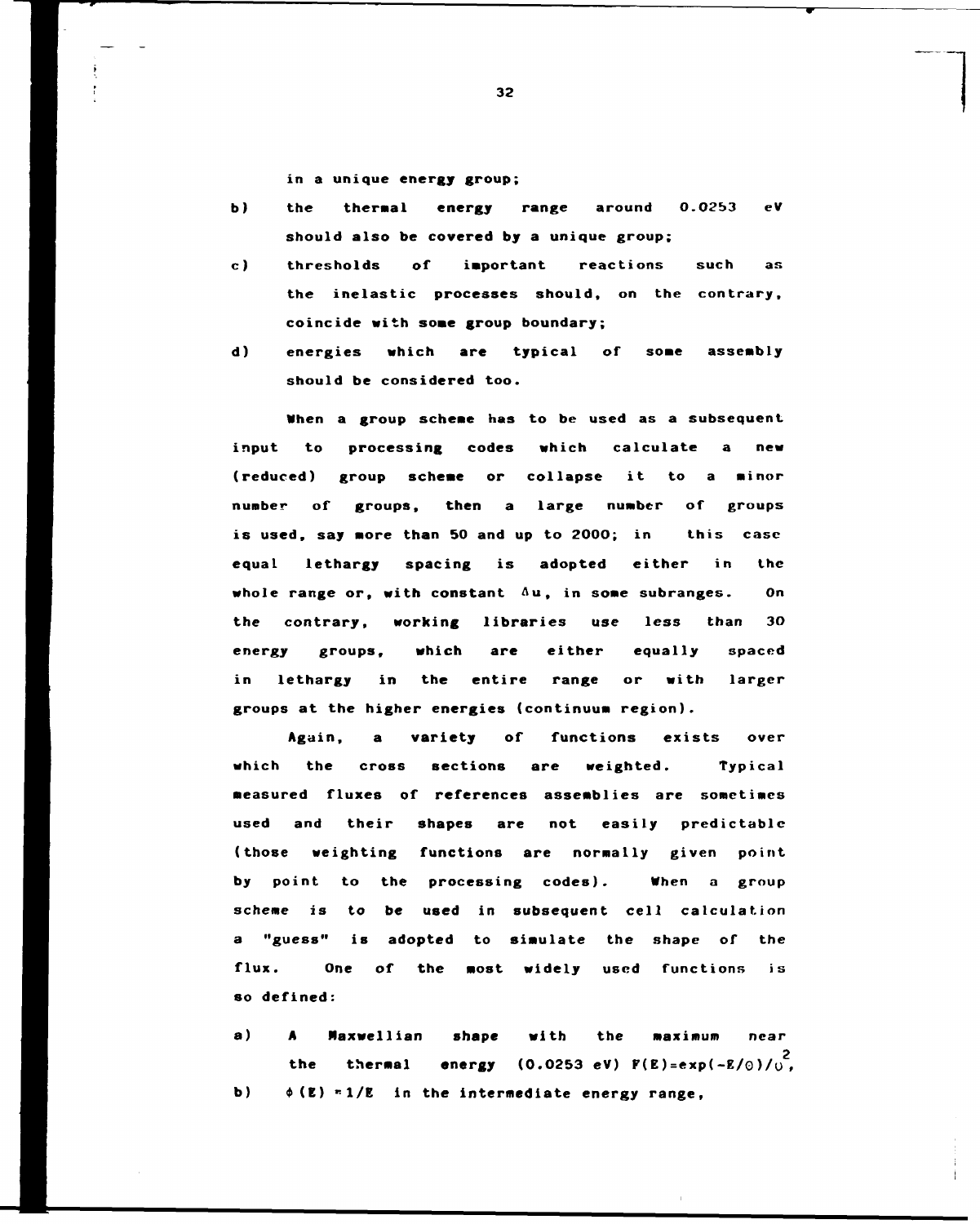**e) a** fission **spectrum at higher energies,** say some hundred keV.  $F(E) = exp(-E/0.965) sinh( $\sqrt{2.29E}$ )$ 

This **describes with sufficient approximation the shape of the neutron flux. It should be noted that the 1/E function mainly applies** in **the** resolved **resonance region: this fact allows the speeding up of the integral quantity calculations by means of semi-analytcal formulas.** 

Basic **multigroup libraries are generated at a given temperature and** infinite dilution supposing, i.e. the **material is uniformly** distributed **in** the **medium. Problem dependent** libraries, also called **working libraries, are then generated** at **the** effective **temperature and with the actual** densities of the **components by means of codes based upon different approaches, the main ones being the Bondarenko method and the Nordheim integral treatment.**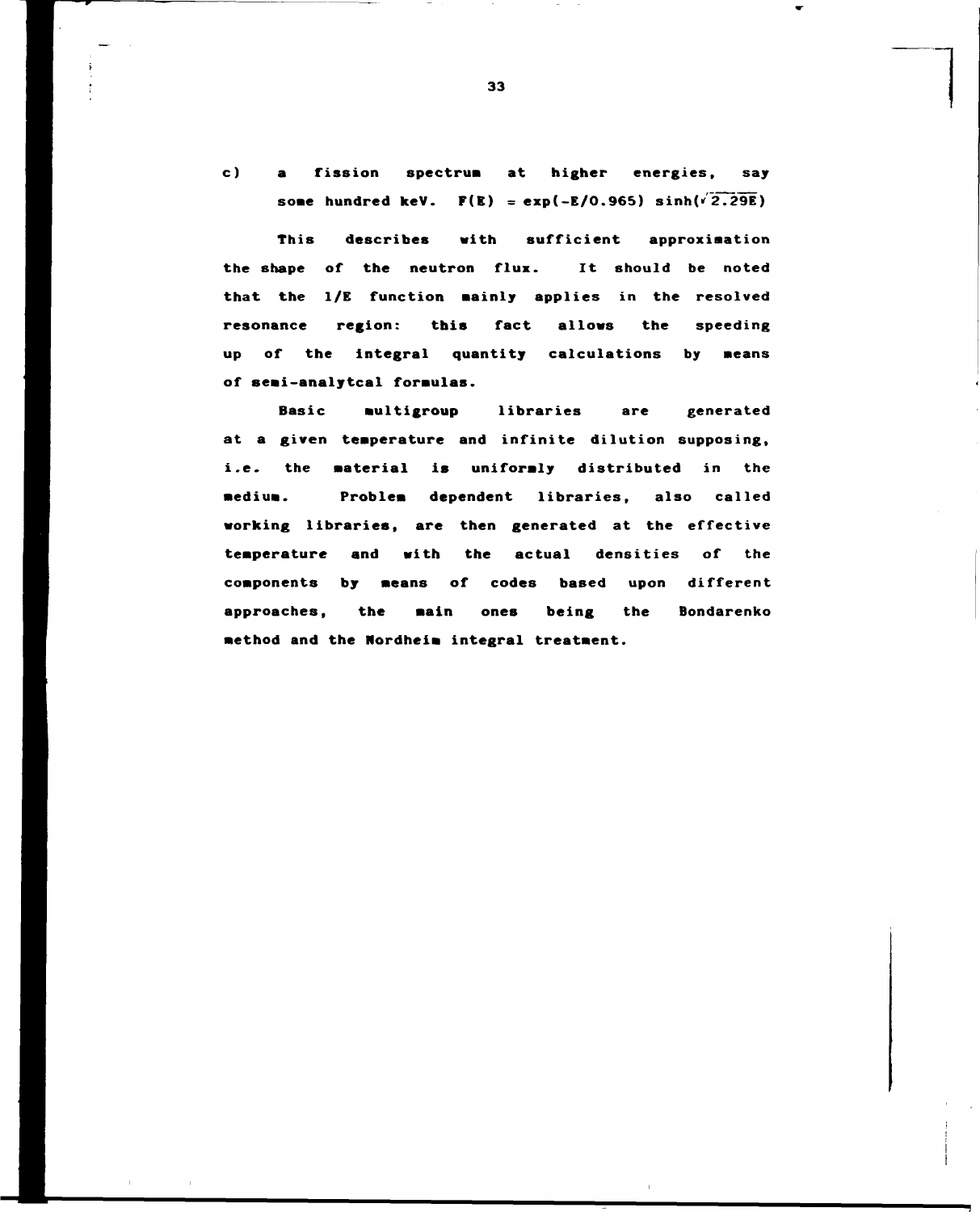#### **SUMMARY OF REFERENCES**

**UKNDL** 

**K. Parker: The Aldernaston Nuclear Data Library as at May 1963. AURE 0-70/63 (1963).** 

**ENDF/B** 

**R. Kinsey.rev. ENDF 102 - Data Format and Procedures for the Evaluated Nuclear Data File, ENDF. BNL-NCS-50496 (ENDF 102) 2nd Ed. UC-80(TID-4500) (1979).** 

#### **KEDAK**

**D. «toll: Card Iaage Format of the Karlsruhe Evaluated Nuclear Data File. KFK - 880 ENDC (E)-112"U<sup>M</sup> EUR 4160 e (1968).** 

#### **Sec also:**

**B. Goel, B. Krieg: Status of the Nuclear Data Library KEDAK-3 October 1975. KFK-2234 NEANDC(E)-171"U" (1975)** 

#### **ENDL**

**R.J. Howerton, R.J. Doyas, S.T. Perkins: Evaluated Nuclear Data Library. UCRL-50400 Vol. 4 Rev. I (1981)** 

#### **SOKRATOR**

**V.E. Kolesov, M.N. Nikolaev: Sokrator Manual. INDC(CCP)- 97/L+Special. Translated by IAEA (1977).** 

#### **MAINTENANCE CODES**

- **0. Ozer,ed. ENDF-110:Description of the ENDF/B Processing Codes and Retrieval subroutines. BNL-50300 (TID-4500) (1971).**
- **M.R. Bhat: ENDF-148:ENDF/B Processing Codes for the Resonance Region. BNL 50296 (TID-4500) (1971)**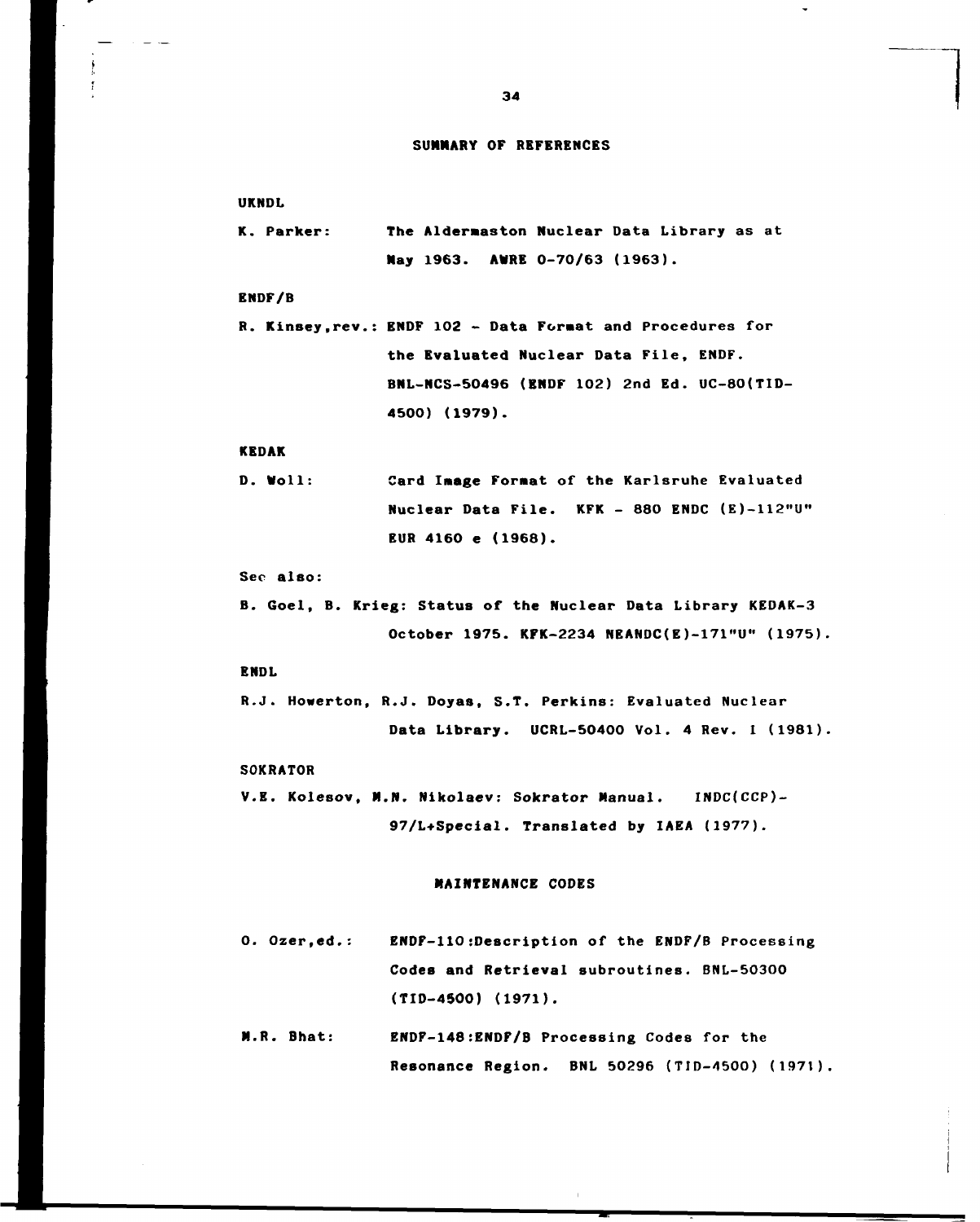## **V.E. Kolesov, A.S. Krivtsov, N.A. Solovev: Automation of the Procedure for checking information contained in the Library of Evaluated Nuclear Data: POSOSHOK Programme. INDC(CCP)-23/G. Translated by IAEA (1972).**

#### **CONVERSION CODES**

| Programme         | Translation   |               | Author                | Laboratory of origin                       |
|-------------------|---------------|---------------|-----------------------|--------------------------------------------|
|                   | from          | to            |                       |                                            |
| <b>BRIGITTE</b>   | <b>ENDF/B</b> | <b>KEDAK</b>  | J.C. Schepers         | CEN. Mol. Belgium<br><b>GFK. Karlsruhe</b> |
| <b>MISSIONARY</b> | <b>ENDF/B</b> | <b>UKNDL</b>  | J. Cameron            | <b>AWRE. Aldermaston.UK</b>                |
| <b>TRAKEDAK</b>   | <b>KEDAK</b>  | <b>UKNDL</b>  | A. Beveler            | CEN. Saclay, France                        |
| <b>UTOE</b>       | <b>UKNDL</b>  | ENDF/B        | G.C. Panini           | ENEA, Bologna, Italy                       |
| <b>KTOE</b>       | <b>KEDAK</b>  | ENDF/B        | G.C. Panini           | ENEA, Bologna, Italy                       |
| <b>UKTOA</b>      | <b>UKNDL</b>  | ENDF/A        |                       | JAERI, Japan<br>Report JAERI-Memo-3162     |
| <b>LTOE</b>       | <b>ENDL</b>   | <b>ENDF/B</b> |                       | LLL, Livermore, USA                        |
| <b>LRL-UK</b>     | <b>ENDL</b>   | <b>UKNDL</b>  |                       | I.LL, Livermore, USA                       |
| <b>ENDF-LRL</b>   | <b>ENDF/B</b> | <b>ENDL</b>   |                       | LLL. Livermore. USA                        |
| UK-LRL            | <b>UKNDL</b>  | <b>ENDL</b>   |                       | LLL. Livermore, USA                        |
| <b>ETOS</b>       | ENDF/B        | <b>SPENG</b>  |                       | AE. Sweden                                 |
| <b>UKE</b>        | <b>UKNDL</b>  | ENDF/B        | R.Q. Wright<br>et al. | ORNL                                       |

## **OTHER CONVERSION CODES**

**From parametric to pointwise ENDF/B: O. OZER: RESEND. A Programme to Preprocess ENDF/B Material with Resonance Files in Pointwise Form. BNL-17134 (1976); D.E CULLEN: RECENT. Reconstruction of Energy Dependent Cross Sections from Resonance Parameters in ENDF/B Format. UCRL-50400 Vol. 17, Part C (1979);**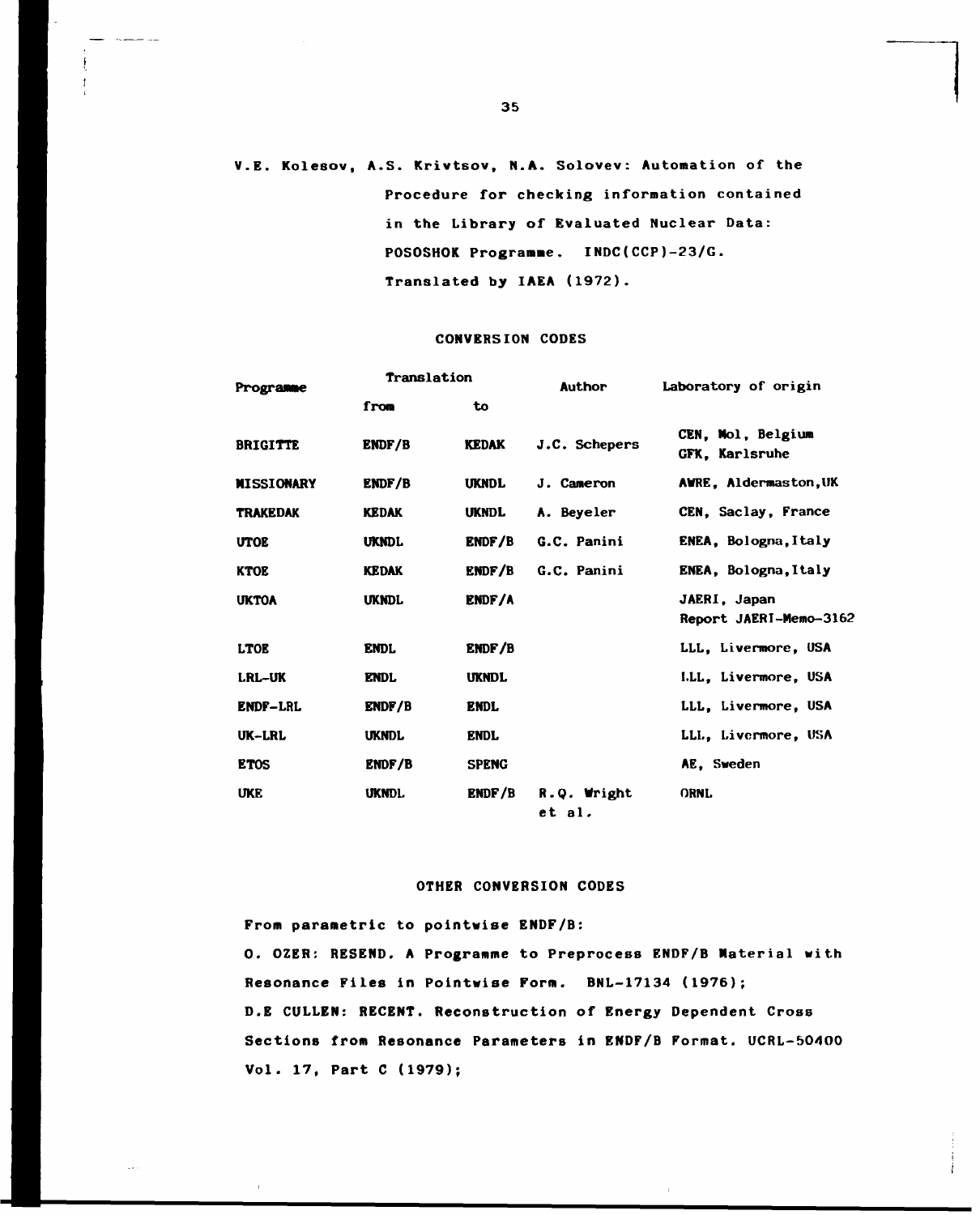**Change the interpolation laws to linear linear in ENDF/B: D.E. CULLEN: LINEAR. Linearize Data in the Evaluated Nuclear Data File. Version B. UCRL-50400 Vol. 17, Part. A, Rev. 2 (1979);** 

**Nultigroup processing codes which accept more than one format: P. VERTES: FEDGROUP. A Program System for Producing Group Constants from Evaluated Nuclear Data of Files Disseminated by IAEA. INDC(HUN) - 13/0+Sp. (1976).** 

**G.C. PANINI: FOURACES. A Programme for Producing Group Averaged Cross Sections from Different Files. RT/FI(73) 16(1973).**